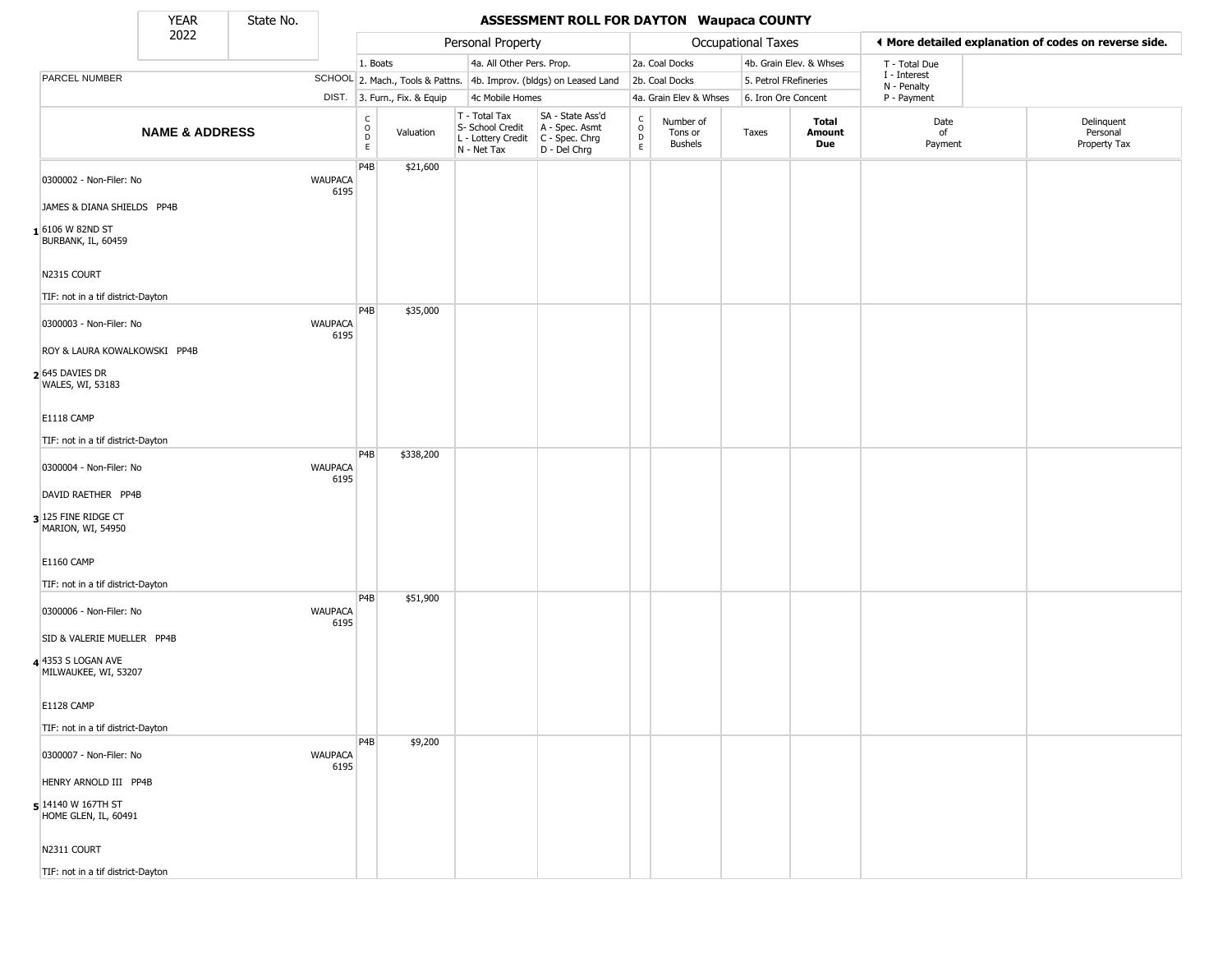|                                                    | <b>YEAR</b>               | State No. |                        |                                                 |                              |                                                                                         | <b>ASSESSMENT ROLL FOR DAYTON Waupaca COUNTY</b>                    |                                                 |                                        |                     |                         |                             |                                                       |
|----------------------------------------------------|---------------------------|-----------|------------------------|-------------------------------------------------|------------------------------|-----------------------------------------------------------------------------------------|---------------------------------------------------------------------|-------------------------------------------------|----------------------------------------|---------------------|-------------------------|-----------------------------|-------------------------------------------------------|
|                                                    | 2022                      |           |                        |                                                 |                              | Personal Property                                                                       |                                                                     |                                                 |                                        | Occupational Taxes  |                         |                             | ♦ More detailed explanation of codes on reverse side. |
|                                                    |                           |           |                        | 1. Boats                                        |                              | 4a. All Other Pers. Prop.                                                               |                                                                     |                                                 | 2a. Coal Docks                         |                     | 4b. Grain Elev. & Whses | T - Total Due               |                                                       |
| PARCEL NUMBER                                      |                           |           |                        |                                                 |                              |                                                                                         | SCHOOL 2. Mach., Tools & Pattns. 4b. Improv. (bldgs) on Leased Land |                                                 | 2b. Coal Docks                         |                     | 5. Petrol FRefineries   | I - Interest<br>N - Penalty |                                                       |
|                                                    |                           |           |                        |                                                 | DIST. 3. Furn., Fix. & Equip | 4c Mobile Homes                                                                         |                                                                     |                                                 | 4a. Grain Elev & Whses                 | 6. Iron Ore Concent |                         | P - Payment                 |                                                       |
|                                                    | <b>NAME &amp; ADDRESS</b> |           |                        | $\begin{array}{c} C \\ O \\ D \\ E \end{array}$ | Valuation                    | T - Total Tax<br>S- School Credit<br>L - Lottery Credit   C - Spec. Chrg<br>N - Net Tax | SA - State Ass'd<br>A - Spec. Asmt<br>D - Del Chrg                  | $\begin{array}{c} C \\ O \\ D \\ E \end{array}$ | Number of<br>Tons or<br><b>Bushels</b> | Taxes               | Total<br>Amount<br>Due  | Date<br>of<br>Payment       | Delinquent<br>Personal<br>Property Tax                |
| 0300008 - Non-Filer: No                            |                           |           | <b>WAUPACA</b><br>6195 | P4B                                             | \$104,900                    |                                                                                         |                                                                     |                                                 |                                        |                     |                         |                             |                                                       |
| LICHTENWALD FAMILY TRUST CHRISANNE & TERRANCE PP4B |                           |           |                        |                                                 |                              |                                                                                         |                                                                     |                                                 |                                        |                     |                         |                             |                                                       |
| 6 6344 GALAHAD CT<br>LOVES PARK, IL, 61111         |                           |           |                        |                                                 |                              |                                                                                         |                                                                     |                                                 |                                        |                     |                         |                             |                                                       |
| <b>E1080 CAMP</b>                                  |                           |           |                        |                                                 |                              |                                                                                         |                                                                     |                                                 |                                        |                     |                         |                             |                                                       |
| TIF: not in a tif district-Dayton                  |                           |           |                        |                                                 |                              |                                                                                         |                                                                     |                                                 |                                        |                     |                         |                             |                                                       |
| 0300012 - Non-Filer: No                            |                           |           | <b>WAUPACA</b><br>6195 | P <sub>4</sub> B                                | \$41,300                     |                                                                                         |                                                                     |                                                 |                                        |                     |                         |                             |                                                       |
| LELYONS DEN, LLC PP4B                              |                           |           |                        |                                                 |                              |                                                                                         |                                                                     |                                                 |                                        |                     |                         |                             |                                                       |
| 7 206 W FULTON ST<br>WAUPACA, WI, 54981            |                           |           |                        |                                                 |                              |                                                                                         |                                                                     |                                                 |                                        |                     |                         |                             |                                                       |
| <b>E1126 CAMP</b>                                  |                           |           |                        |                                                 |                              |                                                                                         |                                                                     |                                                 |                                        |                     |                         |                             |                                                       |
|                                                    |                           |           |                        |                                                 |                              |                                                                                         |                                                                     |                                                 |                                        |                     |                         |                             |                                                       |
| TIF: not in a tif district-Dayton                  |                           |           |                        | P <sub>4</sub> B                                | \$46,600                     |                                                                                         |                                                                     |                                                 |                                        |                     |                         |                             |                                                       |
| 0300016 - Non-Filer: No                            |                           |           | <b>WAUPACA</b><br>6195 |                                                 |                              |                                                                                         |                                                                     |                                                 |                                        |                     |                         |                             |                                                       |
| MICHELLE DEGODT PP4B                               |                           |           |                        |                                                 |                              |                                                                                         |                                                                     |                                                 |                                        |                     |                         |                             |                                                       |
| 8 E1136 CAMP RD<br>WAUPACA, WI, 54981              |                           |           |                        |                                                 |                              |                                                                                         |                                                                     |                                                 |                                        |                     |                         |                             |                                                       |
| <b>E1136 CAMP</b>                                  |                           |           |                        |                                                 |                              |                                                                                         |                                                                     |                                                 |                                        |                     |                         |                             |                                                       |
| TIF: not in a tif district-Dayton                  |                           |           |                        |                                                 |                              |                                                                                         |                                                                     |                                                 |                                        |                     |                         |                             |                                                       |
| 0300019 - Non-Filer: No                            |                           |           | <b>WAUPACA</b><br>6195 | P <sub>4</sub> B                                | \$50,200                     |                                                                                         |                                                                     |                                                 |                                        |                     |                         |                             |                                                       |
| CALVO REVOC TRUST GEORGIA M PP4B                   |                           |           |                        |                                                 |                              |                                                                                         |                                                                     |                                                 |                                        |                     |                         |                             |                                                       |
| e E1146 CAMP RD<br>WAUPACA, WI, 54981              |                           |           |                        |                                                 |                              |                                                                                         |                                                                     |                                                 |                                        |                     |                         |                             |                                                       |
| E1146 CAMP                                         |                           |           |                        |                                                 |                              |                                                                                         |                                                                     |                                                 |                                        |                     |                         |                             |                                                       |
| TIF: not in a tif district-Dayton                  |                           |           |                        |                                                 |                              |                                                                                         |                                                                     |                                                 |                                        |                     |                         |                             |                                                       |
| 0300020 - Non-Filer: No                            |                           |           | WAUPACA<br>6195        | P <sub>4</sub> B                                | \$121,300                    |                                                                                         |                                                                     |                                                 |                                        |                     |                         |                             |                                                       |
| SUE & BRUCE KONOPACKI PP4B                         |                           |           |                        |                                                 |                              |                                                                                         |                                                                     |                                                 |                                        |                     |                         |                             |                                                       |
| 10 E1106 CAMP RD<br>WAUPACA, WI, 54981             |                           |           |                        |                                                 |                              |                                                                                         |                                                                     |                                                 |                                        |                     |                         |                             |                                                       |
| <b>E1106 CAMP</b>                                  |                           |           |                        |                                                 |                              |                                                                                         |                                                                     |                                                 |                                        |                     |                         |                             |                                                       |
| TIF: not in a tif district-Dayton                  |                           |           |                        |                                                 |                              |                                                                                         |                                                                     |                                                 |                                        |                     |                         |                             |                                                       |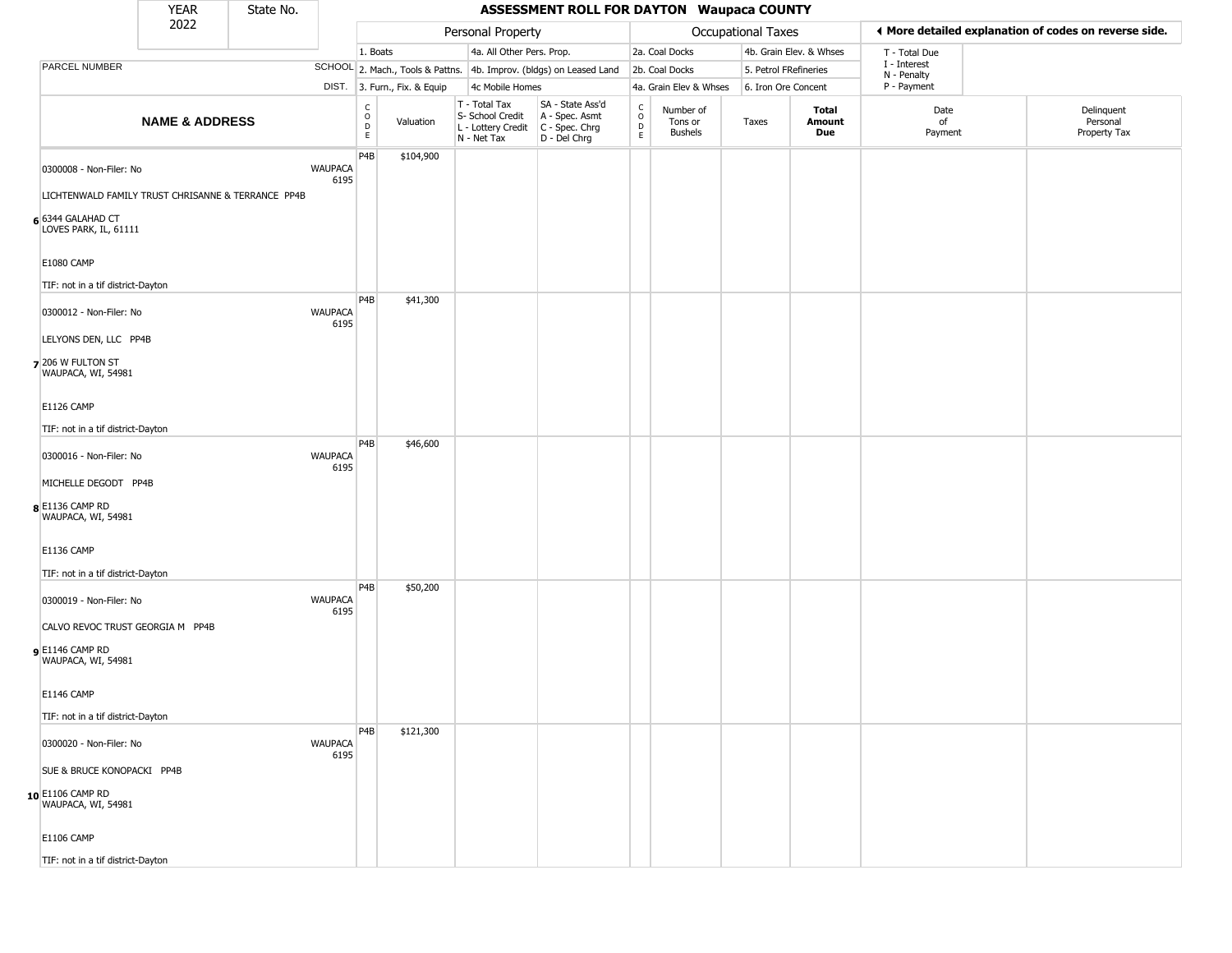|                                                        | <b>YEAR</b>               | State No. |                        |                                                 |                              |                                                                                         | <b>ASSESSMENT ROLL FOR DAYTON Waupaca COUNTY</b>                    |                  |                                 |                       |                         |                             |                                                       |
|--------------------------------------------------------|---------------------------|-----------|------------------------|-------------------------------------------------|------------------------------|-----------------------------------------------------------------------------------------|---------------------------------------------------------------------|------------------|---------------------------------|-----------------------|-------------------------|-----------------------------|-------------------------------------------------------|
|                                                        | 2022                      |           |                        |                                                 |                              | Personal Property                                                                       |                                                                     |                  |                                 | Occupational Taxes    |                         |                             | ◀ More detailed explanation of codes on reverse side. |
|                                                        |                           |           |                        | 1. Boats                                        |                              | 4a. All Other Pers. Prop.                                                               |                                                                     |                  | 2a. Coal Docks                  |                       | 4b. Grain Elev. & Whses | T - Total Due               |                                                       |
| <b>PARCEL NUMBER</b>                                   |                           |           |                        |                                                 |                              |                                                                                         | SCHOOL 2. Mach., Tools & Pattns. 4b. Improv. (bldgs) on Leased Land |                  | 2b. Coal Docks                  | 5. Petrol FRefineries |                         | I - Interest<br>N - Penalty |                                                       |
|                                                        |                           |           |                        |                                                 | DIST. 3. Furn., Fix. & Equip | 4c Mobile Homes                                                                         |                                                                     |                  | 4a. Grain Elev & Whses          | 6. Iron Ore Concent   |                         | P - Payment                 |                                                       |
|                                                        | <b>NAME &amp; ADDRESS</b> |           |                        | $\begin{array}{c} C \\ O \\ D \\ E \end{array}$ | Valuation                    | T - Total Tax<br>S- School Credit<br>L - Lottery Credit   C - Spec. Chrg<br>N - Net Tax | SA - State Ass'd<br>A - Spec. Asmt<br>D - Del Chrg                  | C<br>D<br>D<br>E | Number of<br>Tons or<br>Bushels | Taxes                 | Total<br>Amount<br>Due  | Date<br>of<br>Payment       | Delinquent<br>Personal<br>Property Tax                |
| 0300021 - Non-Filer: No                                |                           |           | <b>WAUPACA</b><br>6195 | P4B                                             | \$37,100                     |                                                                                         |                                                                     |                  |                                 |                       |                         |                             |                                                       |
| DORIS A CHARLESWORTH PP4B                              |                           |           |                        |                                                 |                              |                                                                                         |                                                                     |                  |                                 |                       |                         |                             |                                                       |
| $11$ <sup>1816</sup> APRIL LN<br>STEVENS PT, WI, 54481 |                           |           |                        |                                                 |                              |                                                                                         |                                                                     |                  |                                 |                       |                         |                             |                                                       |
| E1120 CAMP RD<br>TIF: not in a tif district-Dayton     |                           |           |                        |                                                 |                              |                                                                                         |                                                                     |                  |                                 |                       |                         |                             |                                                       |
| 0300022 - Non-Filer: No                                |                           |           | <b>WAUPACA</b><br>6195 | P4B                                             | \$183,700                    |                                                                                         |                                                                     |                  |                                 |                       |                         |                             |                                                       |
| MARY WOODBURN STENNES PP4B                             |                           |           |                        |                                                 |                              |                                                                                         |                                                                     |                  |                                 |                       |                         |                             |                                                       |
| 12 2525 DUNWOODY AVE<br>ORONO, MN, 55391               |                           |           |                        |                                                 |                              |                                                                                         |                                                                     |                  |                                 |                       |                         |                             |                                                       |
| <b>E1082 CAMP</b>                                      |                           |           |                        |                                                 |                              |                                                                                         |                                                                     |                  |                                 |                       |                         |                             |                                                       |
| TIF: not in a tif district-Dayton                      |                           |           |                        |                                                 |                              |                                                                                         |                                                                     |                  |                                 |                       |                         |                             |                                                       |
|                                                        |                           |           | <b>WAUPACA</b>         | P4B                                             | \$262,500                    |                                                                                         |                                                                     |                  |                                 |                       |                         |                             |                                                       |
| 0300023 - Non-Filer: No                                |                           |           | 6195                   |                                                 |                              |                                                                                         |                                                                     |                  |                                 |                       |                         |                             |                                                       |
| DAVID M COLBY LIVING TRUST PP4B                        |                           |           |                        |                                                 |                              |                                                                                         |                                                                     |                  |                                 |                       |                         |                             |                                                       |
| 13 49 ODESSA COURT<br>STEVENS POINT, WI, 54481         |                           |           |                        |                                                 |                              |                                                                                         |                                                                     |                  |                                 |                       |                         |                             |                                                       |
| E1084 CAMP                                             |                           |           |                        |                                                 |                              |                                                                                         |                                                                     |                  |                                 |                       |                         |                             |                                                       |
| TIF: not in a tif district-Dayton                      |                           |           |                        |                                                 |                              |                                                                                         |                                                                     |                  |                                 |                       |                         |                             |                                                       |
| 0300029 - Non-Filer: No                                |                           |           | <b>WAUPACA</b><br>6195 | P4B                                             | \$22,900                     |                                                                                         |                                                                     |                  |                                 |                       |                         |                             |                                                       |
| ELDON & CORRINE LIEBZEIT PP4B                          |                           |           |                        |                                                 |                              |                                                                                         |                                                                     |                  |                                 |                       |                         |                             |                                                       |
| 14 N3145 SHAMROCK LN<br>WAUPACA, WI, 54981             |                           |           |                        |                                                 |                              |                                                                                         |                                                                     |                  |                                 |                       |                         |                             |                                                       |
| <b>E1130 CAMP</b>                                      |                           |           |                        |                                                 |                              |                                                                                         |                                                                     |                  |                                 |                       |                         |                             |                                                       |
| TIF: not in a tif district-Dayton                      |                           |           |                        |                                                 |                              |                                                                                         |                                                                     |                  |                                 |                       |                         |                             |                                                       |
| 0300031 - Non-Filer: No                                |                           |           | <b>WAUPACA</b><br>6195 | P4B                                             | \$29,400                     |                                                                                         |                                                                     |                  |                                 |                       |                         |                             |                                                       |
| ANDREW & DAWN MARTIN PP4B                              |                           |           |                        |                                                 |                              |                                                                                         |                                                                     |                  |                                 |                       |                         |                             |                                                       |
| 15 3876 CRAB APPLE LN<br>OSHKOSH, WI, 54904            |                           |           |                        |                                                 |                              |                                                                                         |                                                                     |                  |                                 |                       |                         |                             |                                                       |
| N2307 COURT                                            |                           |           |                        |                                                 |                              |                                                                                         |                                                                     |                  |                                 |                       |                         |                             |                                                       |
| TIF: not in a tif district-Dayton                      |                           |           |                        |                                                 |                              |                                                                                         |                                                                     |                  |                                 |                       |                         |                             |                                                       |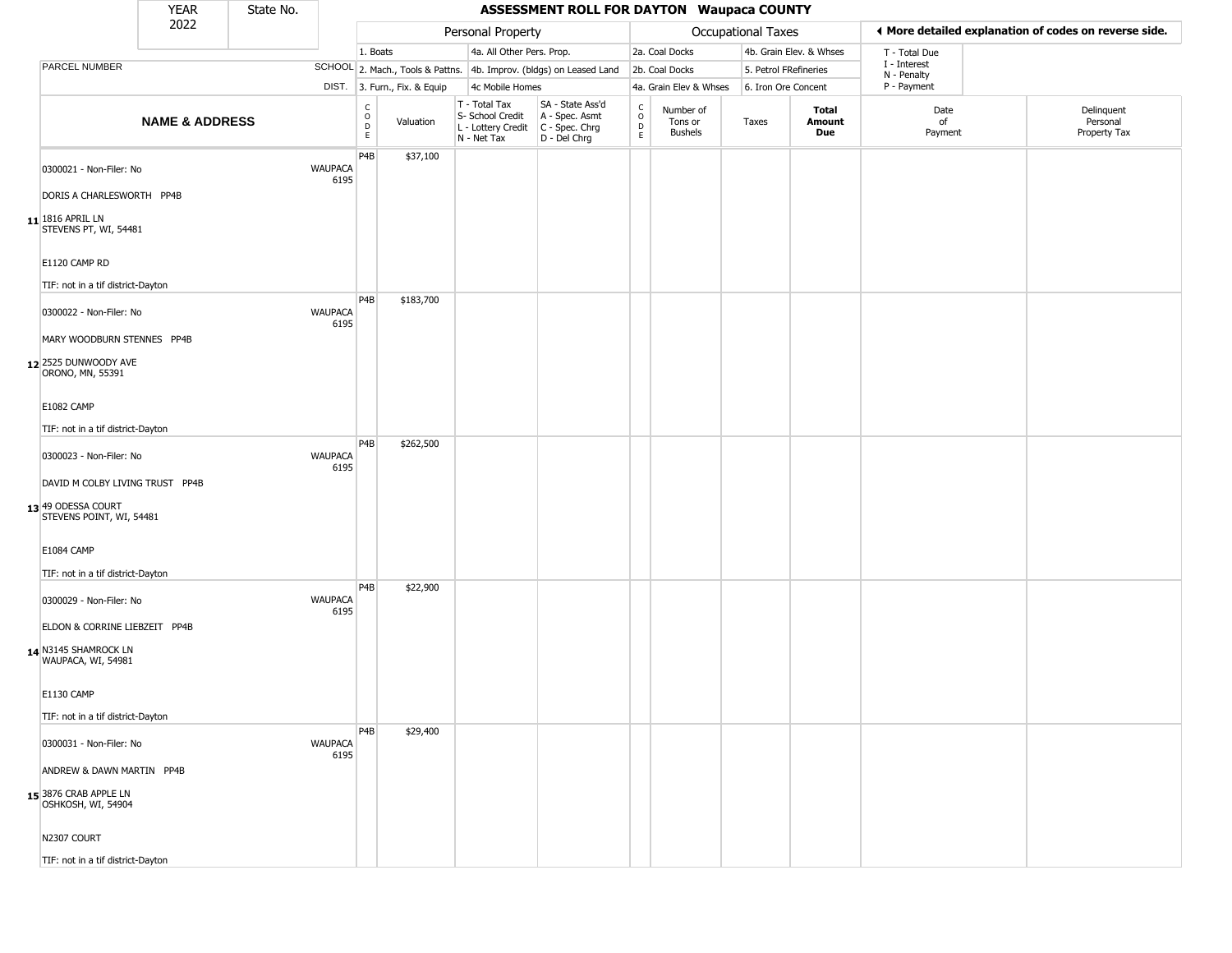|                                                                         | <b>YEAR</b>               | State No. |                        |                                                |                              |                                                                        | <b>ASSESSMENT ROLL FOR DAYTON Waupaca COUNTY</b>                     |                                                                    |                                        |                       |                         |                             |                                                       |
|-------------------------------------------------------------------------|---------------------------|-----------|------------------------|------------------------------------------------|------------------------------|------------------------------------------------------------------------|----------------------------------------------------------------------|--------------------------------------------------------------------|----------------------------------------|-----------------------|-------------------------|-----------------------------|-------------------------------------------------------|
|                                                                         | 2022                      |           |                        |                                                |                              | Personal Property                                                      |                                                                      |                                                                    |                                        | Occupational Taxes    |                         |                             | ◀ More detailed explanation of codes on reverse side. |
|                                                                         |                           |           |                        | 1. Boats                                       |                              | 4a. All Other Pers. Prop.                                              |                                                                      |                                                                    | 2a. Coal Docks                         |                       | 4b. Grain Elev. & Whses | T - Total Due               |                                                       |
| PARCEL NUMBER                                                           |                           |           |                        |                                                |                              |                                                                        | SCHOOL 2. Mach., Tools & Pattns. 4b. Improv. (bldgs) on Leased Land  |                                                                    | 2b. Coal Docks                         | 5. Petrol FRefineries |                         | I - Interest<br>N - Penalty |                                                       |
|                                                                         |                           |           |                        |                                                | DIST. 3. Furn., Fix. & Equip | 4c Mobile Homes                                                        |                                                                      |                                                                    | 4a. Grain Elev & Whses                 | 6. Iron Ore Concent   |                         | P - Payment                 |                                                       |
|                                                                         | <b>NAME &amp; ADDRESS</b> |           |                        | $\rm ^c_{\rm o}$<br>$\mathsf D$<br>$\mathsf E$ | Valuation                    | T - Total Tax<br>S- School Credit<br>L - Lottery Credit<br>N - Net Tax | SA - State Ass'd<br>A - Spec. Asmt<br>C - Spec. Chrg<br>D - Del Chrg | $\begin{smallmatrix} C \\ 0 \\ D \end{smallmatrix}$<br>$\mathsf E$ | Number of<br>Tons or<br><b>Bushels</b> | Taxes                 | Total<br>Amount<br>Due  | Date<br>of<br>Payment       | Delinquent<br>Personal<br>Property Tax                |
| 0300032 - Non-Filer: No                                                 |                           |           | <b>WAUPACA</b><br>6195 | P4B                                            | \$23,000                     |                                                                        |                                                                      |                                                                    |                                        |                       |                         |                             |                                                       |
| GARY & LAURA ZWAYER PP4B                                                |                           |           |                        |                                                |                              |                                                                        |                                                                      |                                                                    |                                        |                       |                         |                             |                                                       |
| 16 2062 TROUT CT<br>THE VILLAGES, FL, 32162                             |                           |           |                        |                                                |                              |                                                                        |                                                                      |                                                                    |                                        |                       |                         |                             |                                                       |
| N2319 COURT<br>TIF: not in a tif district-Dayton                        |                           |           |                        |                                                |                              |                                                                        |                                                                      |                                                                    |                                        |                       |                         |                             |                                                       |
| 0300033 - Non-Filer: No                                                 |                           |           | <b>WAUPACA</b><br>6195 | P <sub>4</sub> B                               | \$82,200                     |                                                                        |                                                                      |                                                                    |                                        |                       |                         |                             |                                                       |
| TOM HACKBARTH PP4B<br>17 E1056 CAMP RD<br>WAUPACA, WI, 54981            |                           |           |                        |                                                |                              |                                                                        |                                                                      |                                                                    |                                        |                       |                         |                             |                                                       |
| <b>E1056 CAMP</b><br>TIF: not in a tif district-Dayton                  |                           |           |                        |                                                |                              |                                                                        |                                                                      |                                                                    |                                        |                       |                         |                             |                                                       |
| 0300036 - Non-Filer: No                                                 |                           |           | <b>WAUPACA</b><br>6195 | P4B                                            | \$10,300                     |                                                                        |                                                                      |                                                                    |                                        |                       |                         |                             |                                                       |
| DEBRA UTYNEK PP4B<br>18 413 N EASTWOOD AVE<br>MOUNT PROSPECT, IL, 60056 |                           |           |                        |                                                |                              |                                                                        |                                                                      |                                                                    |                                        |                       |                         |                             |                                                       |
| N2334 COURT                                                             |                           |           |                        |                                                |                              |                                                                        |                                                                      |                                                                    |                                        |                       |                         |                             |                                                       |
| TIF: not in a tif district-Dayton<br>0300037 - Non-Filer: No            |                           |           | <b>WAUPACA</b><br>6195 | P4B                                            | \$8,500                      |                                                                        |                                                                      |                                                                    |                                        |                       |                         |                             |                                                       |
| JUSTIN KREUSER PP4B<br>19 935A UNION ST<br>STEVENS POINT, WI, 54481     |                           |           |                        |                                                |                              |                                                                        |                                                                      |                                                                    |                                        |                       |                         |                             |                                                       |
| N2342 COURT                                                             |                           |           |                        |                                                |                              |                                                                        |                                                                      |                                                                    |                                        |                       |                         |                             |                                                       |
| TIF: not in a tif district-Dayton                                       |                           |           |                        |                                                |                              |                                                                        |                                                                      |                                                                    |                                        |                       |                         |                             |                                                       |
| 0300038 - Non-Filer: No                                                 |                           |           | <b>WAUPACA</b><br>6195 | P4B                                            | \$110,300                    |                                                                        |                                                                      |                                                                    |                                        |                       |                         |                             |                                                       |
| JAMES & JANE KREUSER PP4B                                               |                           |           |                        |                                                |                              |                                                                        |                                                                      |                                                                    |                                        |                       |                         |                             |                                                       |
| 20 3505 14TH PLACE<br>KENOSHA, WI, 53144                                |                           |           |                        |                                                |                              |                                                                        |                                                                      |                                                                    |                                        |                       |                         |                             |                                                       |
| <b>E1058 CAMP</b>                                                       |                           |           |                        |                                                |                              |                                                                        |                                                                      |                                                                    |                                        |                       |                         |                             |                                                       |
| TIF: not in a tif district-Dayton                                       |                           |           |                        |                                                |                              |                                                                        |                                                                      |                                                                    |                                        |                       |                         |                             |                                                       |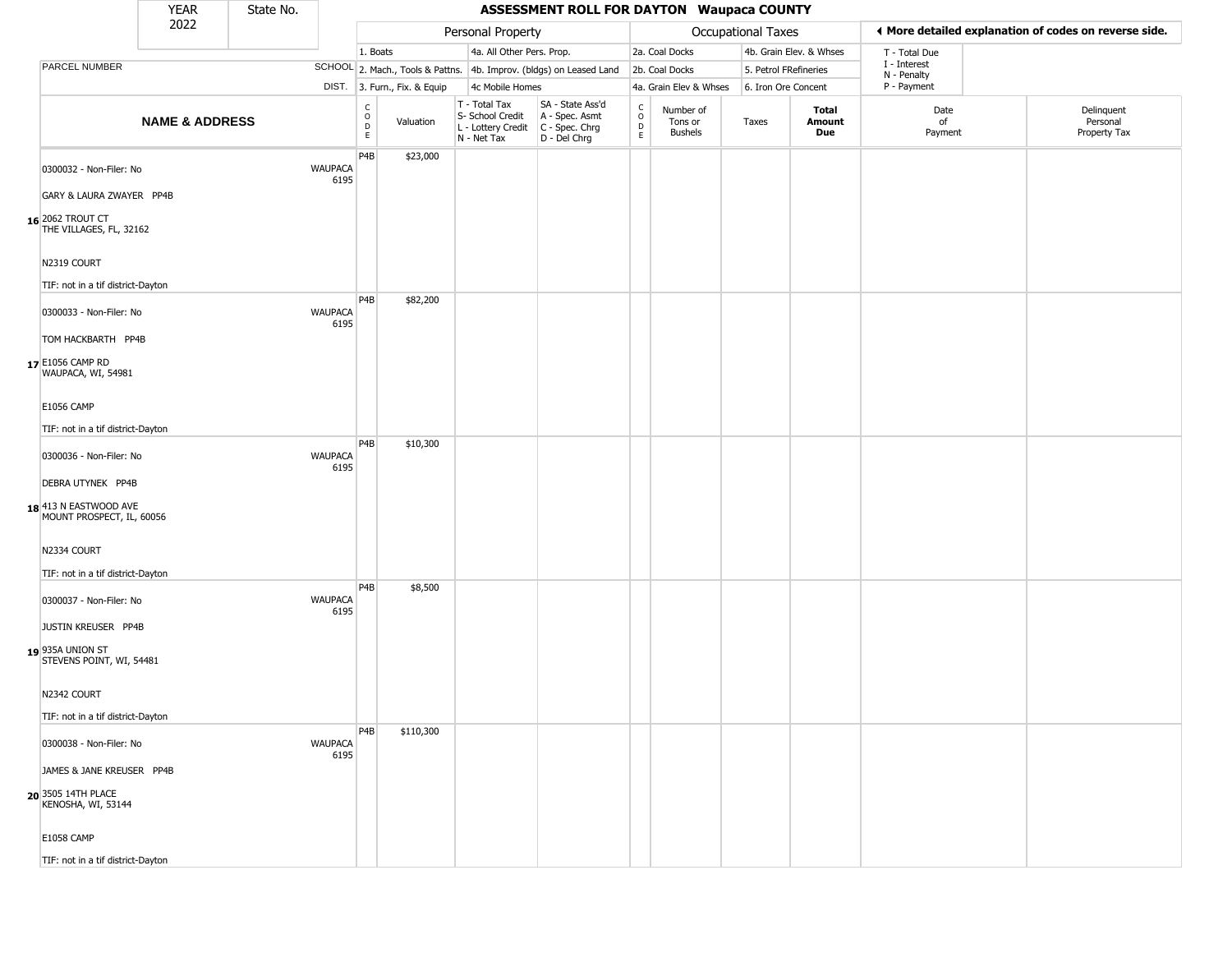|                                                                                        | <b>YEAR</b>               | State No. |                        |                                |                              |                                                                                       | <b>ASSESSMENT ROLL FOR DAYTON Waupaca COUNTY</b>                    |                                         |                                        |                       |                         |                             |                                                       |
|----------------------------------------------------------------------------------------|---------------------------|-----------|------------------------|--------------------------------|------------------------------|---------------------------------------------------------------------------------------|---------------------------------------------------------------------|-----------------------------------------|----------------------------------------|-----------------------|-------------------------|-----------------------------|-------------------------------------------------------|
|                                                                                        | 2022                      |           |                        |                                |                              | Personal Property                                                                     |                                                                     |                                         |                                        | Occupational Taxes    |                         |                             | ◀ More detailed explanation of codes on reverse side. |
|                                                                                        |                           |           |                        | 1. Boats                       |                              | 4a. All Other Pers. Prop.                                                             |                                                                     |                                         | 2a. Coal Docks                         |                       | 4b. Grain Elev. & Whses | T - Total Due               |                                                       |
| PARCEL NUMBER                                                                          |                           |           |                        |                                |                              |                                                                                       | SCHOOL 2. Mach., Tools & Pattns. 4b. Improv. (bldgs) on Leased Land |                                         | 2b. Coal Docks                         | 5. Petrol FRefineries |                         | I - Interest<br>N - Penalty |                                                       |
|                                                                                        |                           |           |                        |                                | DIST. 3. Furn., Fix. & Equip | 4c Mobile Homes                                                                       |                                                                     |                                         | 4a. Grain Elev & Whses                 | 6. Iron Ore Concent   |                         | P - Payment                 |                                                       |
|                                                                                        | <b>NAME &amp; ADDRESS</b> |           |                        | $\rm _o^C$<br>$\mathsf D$<br>E | Valuation                    | T - Total Tax<br>S- School Credit<br>L - Lottery Credit C - Spec. Chrg<br>N - Net Tax | SA - State Ass'd<br>A - Spec. Asmt<br>D - Del Chrg                  | $_{\rm o}^{\rm c}$<br>$\mathsf{D}$<br>E | Number of<br>Tons or<br><b>Bushels</b> | Taxes                 | Total<br>Amount<br>Due  | Date<br>of<br>Payment       | Delinquent<br>Personal<br>Property Tax                |
| 0300039 - Non-Filer: No<br>TERRENCE AND LOUISE ZASTROW PP4B                            |                           |           | <b>WAUPACA</b><br>6195 | P4B                            | \$82,400                     |                                                                                       |                                                                     |                                         |                                        |                       |                         |                             |                                                       |
| 21 21380 HALLENDALE CT<br>BROOKFIELD, WI, 53045                                        |                           |           |                        |                                |                              |                                                                                       |                                                                     |                                         |                                        |                       |                         |                             |                                                       |
| E1112 CAMP<br>TIF: not in a tif district-Dayton                                        |                           |           |                        |                                |                              |                                                                                       |                                                                     |                                         |                                        |                       |                         |                             |                                                       |
| 0300042 - Non-Filer: No<br>GALE MANEY PP4B                                             |                           |           | <b>WAUPACA</b><br>6195 | P4B                            | \$87,200                     |                                                                                       |                                                                     |                                         |                                        |                       |                         |                             |                                                       |
| 22 E1078 CAMP RD<br>WAUPACA, WI, 54981                                                 |                           |           |                        |                                |                              |                                                                                       |                                                                     |                                         |                                        |                       |                         |                             |                                                       |
| E1078 CAMP RD                                                                          |                           |           |                        |                                |                              |                                                                                       |                                                                     |                                         |                                        |                       |                         |                             |                                                       |
| TIF: not in a tif district-Dayton                                                      |                           |           |                        |                                |                              |                                                                                       |                                                                     |                                         |                                        |                       |                         |                             |                                                       |
| 0300044 - Non-Filer: No                                                                |                           |           | <b>WAUPACA</b><br>6195 | P4B                            | \$220,800                    |                                                                                       |                                                                     |                                         |                                        |                       |                         |                             |                                                       |
| TOM & LISA KUXHAUSE PP4B<br>23 E1088 CAMP<br>WAUPACA, WI, 54981                        |                           |           |                        |                                |                              |                                                                                       |                                                                     |                                         |                                        |                       |                         |                             |                                                       |
| E1088 CAMP<br>TIF: not in a tif district-Dayton                                        |                           |           |                        |                                |                              |                                                                                       |                                                                     |                                         |                                        |                       |                         |                             |                                                       |
| 0300045 - Non-Filer: No                                                                |                           |           | <b>WAUPACA</b><br>6195 | P4B                            | \$16,700                     |                                                                                       |                                                                     |                                         |                                        |                       |                         |                             |                                                       |
| CHARLES C BENNER, JENNA C YOUNG PP4B<br>24 N3250 COUNTY ROAD EE<br>APPLETON, WI, 54913 |                           |           |                        |                                |                              |                                                                                       |                                                                     |                                         |                                        |                       |                         |                             |                                                       |
| N2324 COURT<br>TIF: not in a tif district-Dayton                                       |                           |           |                        |                                |                              |                                                                                       |                                                                     |                                         |                                        |                       |                         |                             |                                                       |
| 0300048 - Non-Filer: No                                                                |                           |           | <b>WAUPACA</b><br>6195 | P <sub>4</sub> B               | \$42,000                     |                                                                                       |                                                                     |                                         |                                        |                       |                         |                             |                                                       |
| MARY ANN WALLACE PP4B                                                                  |                           |           |                        |                                |                              |                                                                                       |                                                                     |                                         |                                        |                       |                         |                             |                                                       |
| 25 N80W15315 VALLEY VIEW DR<br>MENOMONEE FALLS, WI, 53051                              |                           |           |                        |                                |                              |                                                                                       |                                                                     |                                         |                                        |                       |                         |                             |                                                       |
| <b>E1096 CAMP</b>                                                                      |                           |           |                        |                                |                              |                                                                                       |                                                                     |                                         |                                        |                       |                         |                             |                                                       |
| TIF: not in a tif district-Dayton                                                      |                           |           |                        |                                |                              |                                                                                       |                                                                     |                                         |                                        |                       |                         |                             |                                                       |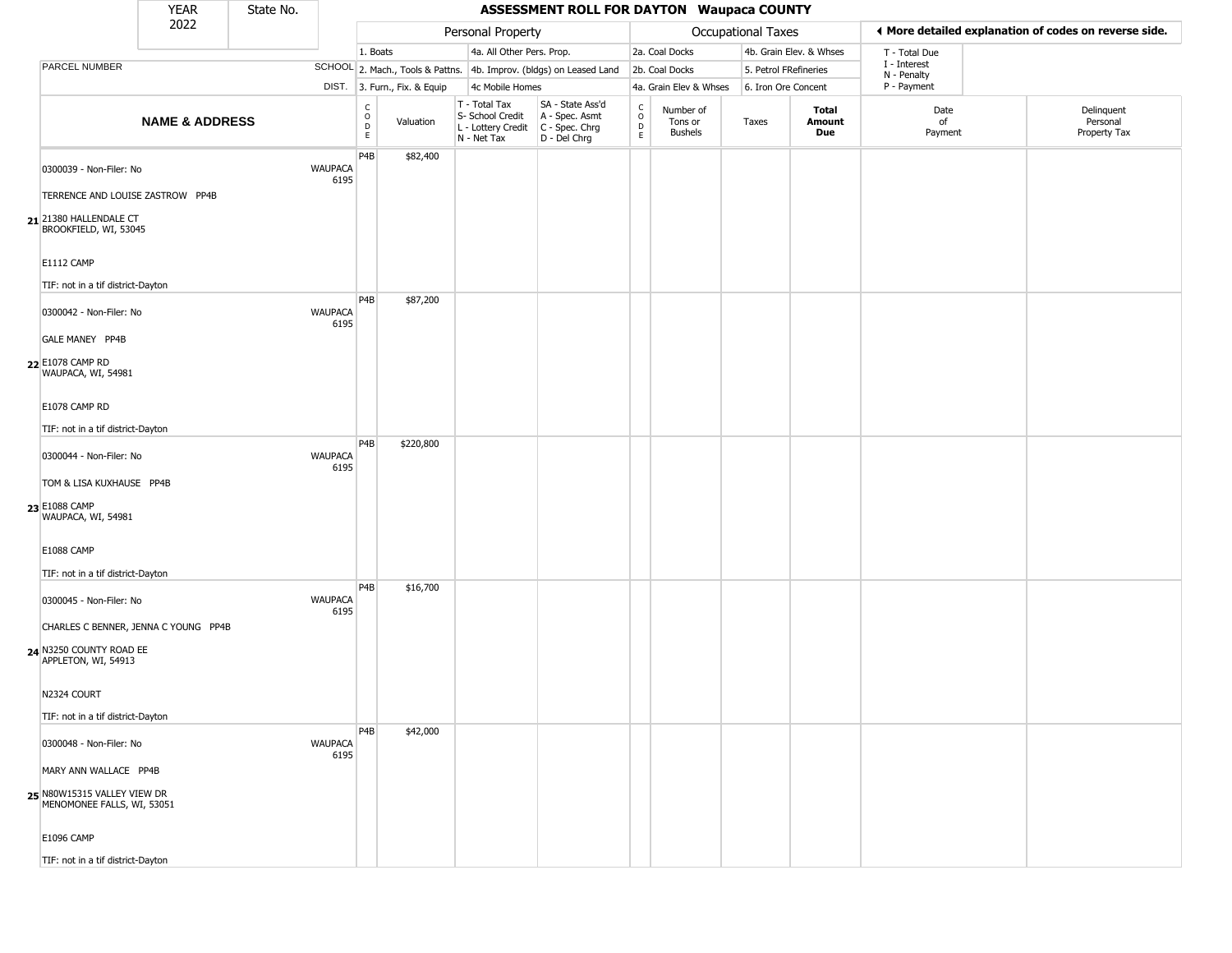|                                                                                                | <b>YEAR</b>               | State No. |                        |                                                |                              |                                                                        | <b>ASSESSMENT ROLL FOR DAYTON Waupaca COUNTY</b>                       |                            |                                        |                       |                         |                             |                                                       |
|------------------------------------------------------------------------------------------------|---------------------------|-----------|------------------------|------------------------------------------------|------------------------------|------------------------------------------------------------------------|------------------------------------------------------------------------|----------------------------|----------------------------------------|-----------------------|-------------------------|-----------------------------|-------------------------------------------------------|
|                                                                                                | 2022                      |           |                        |                                                |                              | Personal Property                                                      |                                                                        |                            |                                        | Occupational Taxes    |                         |                             | ◀ More detailed explanation of codes on reverse side. |
|                                                                                                |                           |           |                        | 1. Boats                                       |                              | 4a. All Other Pers. Prop.                                              |                                                                        |                            | 2a. Coal Docks                         |                       | 4b. Grain Elev. & Whses | T - Total Due               |                                                       |
| <b>PARCEL NUMBER</b>                                                                           |                           |           |                        |                                                |                              |                                                                        | SCHOOL 2. Mach., Tools & Pattns. 4b. Improv. (bldgs) on Leased Land    |                            | 2b. Coal Docks                         | 5. Petrol FRefineries |                         | I - Interest<br>N - Penalty |                                                       |
|                                                                                                |                           |           |                        |                                                | DIST. 3. Furn., Fix. & Equip | 4c Mobile Homes                                                        |                                                                        |                            | 4a. Grain Elev & Whses                 | 6. Iron Ore Concent   |                         | P - Payment                 |                                                       |
|                                                                                                | <b>NAME &amp; ADDRESS</b> |           |                        | $\begin{matrix} 0 \\ 0 \\ D \end{matrix}$<br>E | Valuation                    | T - Total Tax<br>S- School Credit<br>L - Lottery Credit<br>N - Net Tax | SA - State Ass'd<br>A - Spec. Asmt<br>$C - Spec. Chrg$<br>D - Del Chrg | C<br>$\mathsf O$<br>D<br>E | Number of<br>Tons or<br><b>Bushels</b> | Taxes                 | Total<br>Amount<br>Due  | Date<br>of<br>Payment       | Delinquent<br>Personal<br>Property Tax                |
| 0300050 - Non-Filer: No                                                                        |                           |           | <b>WAUPACA</b><br>6195 | P4B                                            | \$45,500                     |                                                                        |                                                                        |                            |                                        |                       |                         |                             |                                                       |
| PAT & JANET BARRETT PP4B                                                                       |                           |           |                        |                                                |                              |                                                                        |                                                                        |                            |                                        |                       |                         |                             |                                                       |
| 26 1281 VICTORIA CT<br>ALGONQUIN, IL, 60102                                                    |                           |           |                        |                                                |                              |                                                                        |                                                                        |                            |                                        |                       |                         |                             |                                                       |
| N2306 COURT<br>TIF: not in a tif district-Dayton                                               |                           |           |                        |                                                |                              |                                                                        |                                                                        |                            |                                        |                       |                         |                             |                                                       |
| 0300051 - Non-Filer: No                                                                        |                           |           | <b>WAUPACA</b><br>6195 | P4B                                            | \$47,000                     |                                                                        |                                                                        |                            |                                        |                       |                         |                             |                                                       |
| GLENN & DAWN BLOCK SCOTT & ANDREA BLOCK PP4B<br>27 801 TOWANDA BARNES RD<br>TOWANDA, IL, 61776 |                           |           |                        |                                                |                              |                                                                        |                                                                        |                            |                                        |                       |                         |                             |                                                       |
| <b>E1060 CAMP</b>                                                                              |                           |           |                        |                                                |                              |                                                                        |                                                                        |                            |                                        |                       |                         |                             |                                                       |
| TIF: not in a tif district-Dayton                                                              |                           |           |                        | P <sub>4</sub> B                               | \$49,600                     |                                                                        |                                                                        |                            |                                        |                       |                         |                             |                                                       |
| 0300055 - Non-Filer: No                                                                        |                           |           | <b>WAUPACA</b><br>6195 |                                                |                              |                                                                        |                                                                        |                            |                                        |                       |                         |                             |                                                       |
| THOMAS W GLAWE TRUST PP4B<br>28 N6323 STATE RD<br>BLACK CREEK, WI, 54106                       |                           |           |                        |                                                |                              |                                                                        |                                                                        |                            |                                        |                       |                         |                             |                                                       |
| <b>E1095 CAMP</b>                                                                              |                           |           |                        |                                                |                              |                                                                        |                                                                        |                            |                                        |                       |                         |                             |                                                       |
| TIF: not in a tif district-Dayton<br>0300058 - Non-Filer: No                                   |                           |           | <b>WAUPACA</b>         | P4B                                            | \$138,600                    |                                                                        |                                                                        |                            |                                        |                       |                         |                             |                                                       |
| ERIC LICHTENWALD PP4B                                                                          |                           |           | 6195                   |                                                |                              |                                                                        |                                                                        |                            |                                        |                       |                         |                             |                                                       |
| 29 1928 HIGH POINT DR<br>ALTOONA, WI, 54720                                                    |                           |           |                        |                                                |                              |                                                                        |                                                                        |                            |                                        |                       |                         |                             |                                                       |
| E1072 CAMP                                                                                     |                           |           |                        |                                                |                              |                                                                        |                                                                        |                            |                                        |                       |                         |                             |                                                       |
| TIF: not in a tif district-Dayton                                                              |                           |           |                        | P <sub>4</sub> B                               | \$109,300                    |                                                                        |                                                                        |                            |                                        |                       |                         |                             |                                                       |
| 0300059 - Non-Filer: No                                                                        |                           |           | <b>WAUPACA</b><br>6195 |                                                |                              |                                                                        |                                                                        |                            |                                        |                       |                         |                             |                                                       |
| KERRI JO DANNINGER PP4B<br>30 E1098 CAMP RD<br>WAUPACA, WI, 54981                              |                           |           |                        |                                                |                              |                                                                        |                                                                        |                            |                                        |                       |                         |                             |                                                       |
| <b>E1098 CAMP</b>                                                                              |                           |           |                        |                                                |                              |                                                                        |                                                                        |                            |                                        |                       |                         |                             |                                                       |
| TIF: not in a tif district-Dayton                                                              |                           |           |                        |                                                |                              |                                                                        |                                                                        |                            |                                        |                       |                         |                             |                                                       |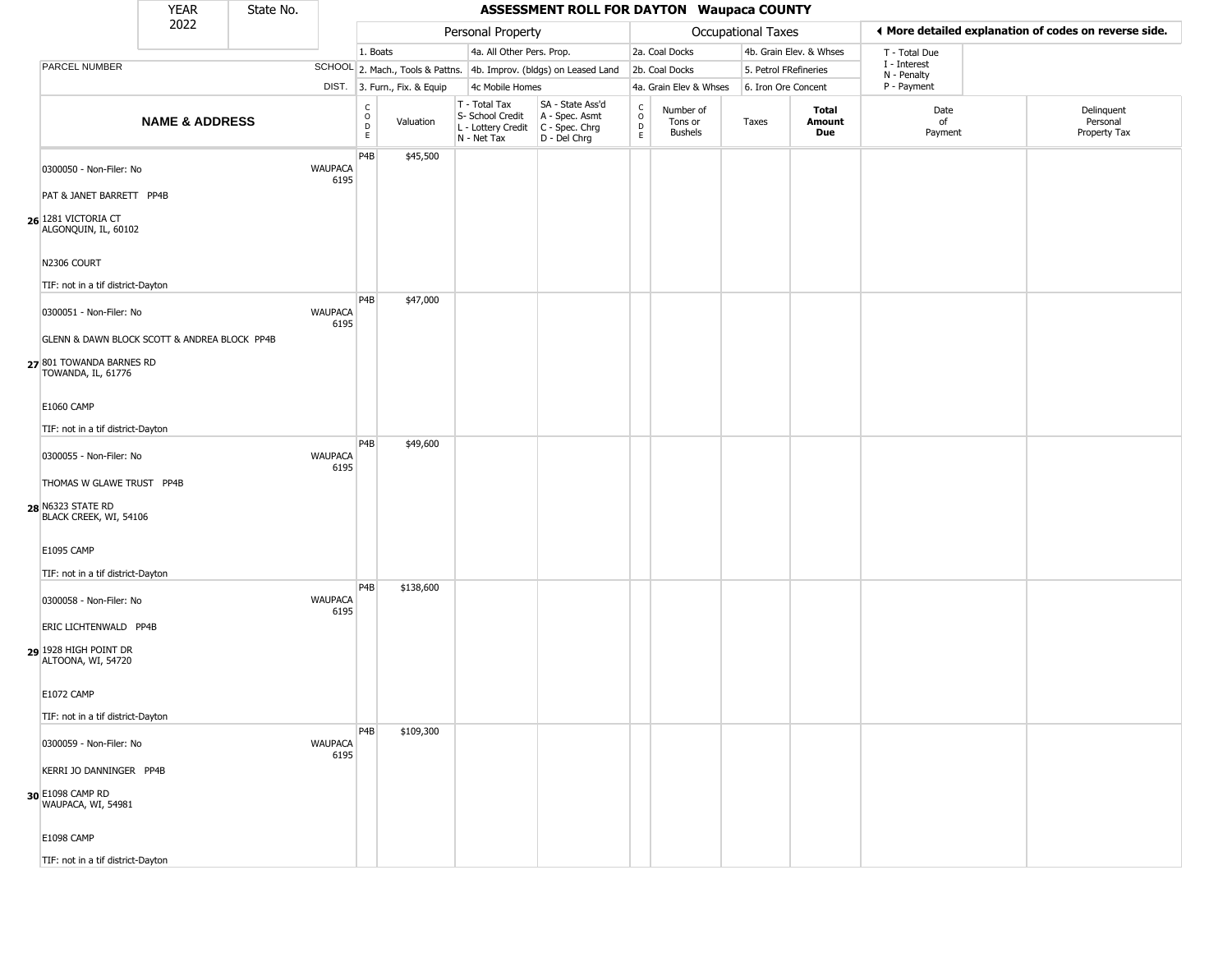|                                                                                       | YEAR                      | State No. |                        |                                        |                              |                                                                        | <b>ASSESSMENT ROLL FOR DAYTON Waupaca COUNTY</b>                     |                                          |                                        |                       |                         |                             |                                                       |
|---------------------------------------------------------------------------------------|---------------------------|-----------|------------------------|----------------------------------------|------------------------------|------------------------------------------------------------------------|----------------------------------------------------------------------|------------------------------------------|----------------------------------------|-----------------------|-------------------------|-----------------------------|-------------------------------------------------------|
|                                                                                       | 2022                      |           |                        |                                        |                              | Personal Property                                                      |                                                                      |                                          |                                        | Occupational Taxes    |                         |                             | ◀ More detailed explanation of codes on reverse side. |
|                                                                                       |                           |           |                        | 1. Boats                               |                              | 4a. All Other Pers. Prop.                                              |                                                                      |                                          | 2a. Coal Docks                         |                       | 4b. Grain Elev. & Whses | T - Total Due               |                                                       |
| PARCEL NUMBER                                                                         |                           |           |                        |                                        |                              |                                                                        | SCHOOL 2. Mach., Tools & Pattns. 4b. Improv. (bldgs) on Leased Land  |                                          | 2b. Coal Docks                         | 5. Petrol FRefineries |                         | I - Interest<br>N - Penalty |                                                       |
|                                                                                       |                           |           |                        |                                        | DIST. 3. Furn., Fix. & Equip | 4c Mobile Homes                                                        |                                                                      |                                          | 4a. Grain Elev & Whses                 | 6. Iron Ore Concent   |                         | P - Payment                 |                                                       |
|                                                                                       | <b>NAME &amp; ADDRESS</b> |           |                        | $_{\rm o}^{\rm c}$<br>D<br>$\mathsf E$ | Valuation                    | T - Total Tax<br>S- School Credit<br>L - Lottery Credit<br>N - Net Tax | SA - State Ass'd<br>A - Spec. Asmt<br>C - Spec. Chrg<br>D - Del Chrg | $\rm _o^C$<br>$\mathsf D$<br>$\mathsf E$ | Number of<br>Tons or<br><b>Bushels</b> | Taxes                 | Total<br>Amount<br>Due  | Date<br>of<br>Payment       | Delinquent<br>Personal<br>Property Tax                |
| 0300060 - Non-Filer: No<br>MICHAEL & AGNES MANION PP4B                                |                           |           | <b>WAUPACA</b><br>6195 | P4B                                    | \$19,300                     |                                                                        |                                                                      |                                          |                                        |                       |                         |                             |                                                       |
| 31 13627 S 85TH AVE<br>ORLANDO PARK, IL, 60462                                        |                           |           |                        |                                        |                              |                                                                        |                                                                      |                                          |                                        |                       |                         |                             |                                                       |
| N2323 COURT<br>TIF: not in a tif district-Dayton                                      |                           |           |                        | P4B                                    | \$25,800                     |                                                                        |                                                                      |                                          |                                        |                       |                         |                             |                                                       |
| 0300062 - Non-Filer: No<br>BENJIE & KAREN ZALAY PP4B                                  |                           |           | <b>WAUPACA</b><br>6195 |                                        |                              |                                                                        |                                                                      |                                          |                                        |                       |                         |                             |                                                       |
| 32 2016 CHESHIRE DR<br>HOFFMAN ESTATES, IL, 60192                                     |                           |           |                        |                                        |                              |                                                                        |                                                                      |                                          |                                        |                       |                         |                             |                                                       |
| N2333 COURT<br>TIF: not in a tif district-Dayton                                      |                           |           |                        |                                        |                              |                                                                        |                                                                      |                                          |                                        |                       |                         |                             |                                                       |
| 0300063 - Non-Filer: No                                                               |                           |           | <b>WAUPACA</b><br>6195 | P4B                                    | \$51,300                     |                                                                        |                                                                      |                                          |                                        |                       |                         |                             |                                                       |
| ILTEN COTTAGE REVOCABLE TRUST PP4B<br>33 3701 LORRAINE ST<br>STEVENS POINT, WI, 54481 |                           |           |                        |                                        |                              |                                                                        |                                                                      |                                          |                                        |                       |                         |                             |                                                       |
| <b>E1152 CAMP</b><br>TIF: not in a tif district-Dayton                                |                           |           |                        |                                        |                              |                                                                        |                                                                      |                                          |                                        |                       |                         |                             |                                                       |
| 0300064 - Non-Filer: No                                                               |                           |           | <b>WAUPACA</b><br>6195 | P4B                                    | \$66,600                     |                                                                        |                                                                      |                                          |                                        |                       |                         |                             |                                                       |
| DAVID RAETHER PP4B<br>34 125 FINE RIDGE CT<br>MARION, WI, 54950                       |                           |           |                        |                                        |                              |                                                                        |                                                                      |                                          |                                        |                       |                         |                             |                                                       |
| E1160 CAMP RD                                                                         |                           |           |                        |                                        |                              |                                                                        |                                                                      |                                          |                                        |                       |                         |                             |                                                       |
| TIF: not in a tif district-Dayton                                                     |                           |           |                        | P <sub>4</sub> B                       | \$42,700                     |                                                                        |                                                                      |                                          |                                        |                       |                         |                             |                                                       |
| 0300065 - Non-Filer: No<br>ELIZABETH & JOSEPH MULLIGAN III PP4B                       |                           |           | <b>WAUPACA</b><br>6195 |                                        |                              |                                                                        |                                                                      |                                          |                                        |                       |                         |                             |                                                       |
| 35 7011 W 81ST PL<br>BURBANK, IL, 60459                                               |                           |           |                        |                                        |                              |                                                                        |                                                                      |                                          |                                        |                       |                         |                             |                                                       |
| <b>E1094 CAMP</b>                                                                     |                           |           |                        |                                        |                              |                                                                        |                                                                      |                                          |                                        |                       |                         |                             |                                                       |
| TIF: not in a tif district-Dayton                                                     |                           |           |                        |                                        |                              |                                                                        |                                                                      |                                          |                                        |                       |                         |                             |                                                       |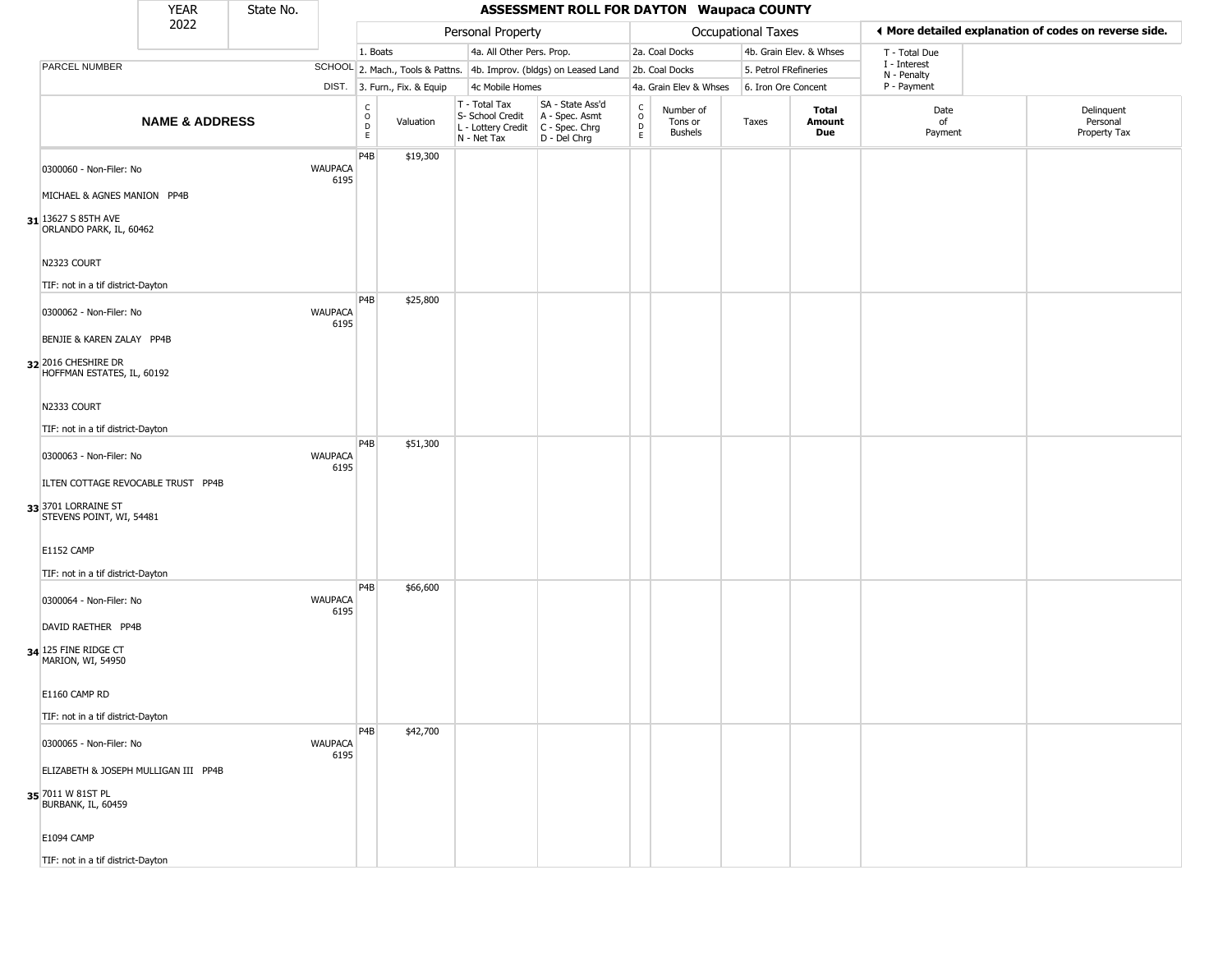|                                                                           | <b>YEAR</b>               | State No. |                        |                                                |                              |                                                                        | <b>ASSESSMENT ROLL FOR DAYTON Waupaca COUNTY</b>                     |                         |                                        |                       |                         |                            |                                                       |
|---------------------------------------------------------------------------|---------------------------|-----------|------------------------|------------------------------------------------|------------------------------|------------------------------------------------------------------------|----------------------------------------------------------------------|-------------------------|----------------------------------------|-----------------------|-------------------------|----------------------------|-------------------------------------------------------|
|                                                                           | 2022                      |           |                        |                                                |                              | Personal Property                                                      |                                                                      |                         |                                        | Occupational Taxes    |                         |                            | ◀ More detailed explanation of codes on reverse side. |
|                                                                           |                           |           |                        | 1. Boats                                       |                              | 4a. All Other Pers. Prop.                                              |                                                                      |                         | 2a. Coal Docks                         |                       | 4b. Grain Elev. & Whses | T - Total Due              |                                                       |
| PARCEL NUMBER                                                             |                           |           |                        |                                                |                              |                                                                        | SCHOOL 2. Mach., Tools & Pattns. 4b. Improv. (bldgs) on Leased Land  |                         | 2b. Coal Docks                         | 5. Petrol FRefineries |                         | I - Interest               |                                                       |
|                                                                           |                           |           |                        |                                                | DIST. 3. Furn., Fix. & Equip | 4c Mobile Homes                                                        |                                                                      |                         | 4a. Grain Elev & Whses                 | 6. Iron Ore Concent   |                         | N - Penalty<br>P - Payment |                                                       |
|                                                                           | <b>NAME &amp; ADDRESS</b> |           |                        | $\begin{matrix} 0 \\ 0 \\ D \end{matrix}$<br>E | Valuation                    | T - Total Tax<br>S- School Credit<br>L - Lottery Credit<br>N - Net Tax | SA - State Ass'd<br>A - Spec. Asmt<br>C - Spec. Chrg<br>D - Del Chrg | $\frac{c}{0}$<br>D<br>E | Number of<br>Tons or<br><b>Bushels</b> | Taxes                 | Total<br>Amount<br>Due  | Date<br>of<br>Payment      | Delinquent<br>Personal<br>Property Tax                |
| 0300066 - Non-Filer: No                                                   |                           |           | <b>WAUPACA</b><br>6195 | P4B                                            | \$51,900                     |                                                                        |                                                                      |                         |                                        |                       |                         |                            |                                                       |
| JOSEPH & ELIZABETH MULLIGAN III PP4B                                      |                           |           |                        |                                                |                              |                                                                        |                                                                      |                         |                                        |                       |                         |                            |                                                       |
| 36 7011 W 81ST PL<br>BURBANKS, IL, 60459                                  |                           |           |                        |                                                |                              |                                                                        |                                                                      |                         |                                        |                       |                         |                            |                                                       |
| <b>E1153 CAMP</b>                                                         |                           |           |                        |                                                |                              |                                                                        |                                                                      |                         |                                        |                       |                         |                            |                                                       |
| TIF: not in a tif district-Dayton                                         |                           |           |                        | P4B                                            | \$82,100                     |                                                                        |                                                                      |                         |                                        |                       |                         |                            |                                                       |
| 0300067 - Non-Filer: No                                                   |                           |           | <b>WAUPACA</b><br>6195 |                                                |                              |                                                                        |                                                                      |                         |                                        |                       |                         |                            |                                                       |
| NELSON, MARK T & BRIDGET OBRIEN PP4B                                      |                           |           |                        |                                                |                              |                                                                        |                                                                      |                         |                                        |                       |                         |                            |                                                       |
| 37 1116 RIDGE RD<br>MARSHFIELD, WI, 54449                                 |                           |           |                        |                                                |                              |                                                                        |                                                                      |                         |                                        |                       |                         |                            |                                                       |
| <b>E1140 CAMP</b>                                                         |                           |           |                        |                                                |                              |                                                                        |                                                                      |                         |                                        |                       |                         |                            |                                                       |
| TIF: not in a tif district-Dayton                                         |                           |           |                        |                                                |                              |                                                                        |                                                                      |                         |                                        |                       |                         |                            |                                                       |
| 0300068 - Non-Filer: No                                                   |                           |           | <b>WAUPACA</b><br>6195 | P4B                                            | \$31,300                     |                                                                        |                                                                      |                         |                                        |                       |                         |                            |                                                       |
| EDWARD & PAULA NEWKUMET PP4B<br>38 1208 LEE ST 114<br>LEESBURG, FL, 34748 |                           |           |                        |                                                |                              |                                                                        |                                                                      |                         |                                        |                       |                         |                            |                                                       |
|                                                                           |                           |           |                        |                                                |                              |                                                                        |                                                                      |                         |                                        |                       |                         |                            |                                                       |
| <b>E1116 CAMP</b>                                                         |                           |           |                        |                                                |                              |                                                                        |                                                                      |                         |                                        |                       |                         |                            |                                                       |
| TIF: not in a tif district-Dayton<br>0300070 - Non-Filer: No              |                           |           | <b>WAUPACA</b>         | P <sub>4</sub> B                               | \$127,700                    |                                                                        |                                                                      |                         |                                        |                       |                         |                            |                                                       |
| <b>SCOTT PANKOW PP4B</b>                                                  |                           |           | 6195                   |                                                |                              |                                                                        |                                                                      |                         |                                        |                       |                         |                            |                                                       |
| 39 E1092 CAMP RD<br>WAUPACA, WI, 54981                                    |                           |           |                        |                                                |                              |                                                                        |                                                                      |                         |                                        |                       |                         |                            |                                                       |
| E1092 CAMP                                                                |                           |           |                        |                                                |                              |                                                                        |                                                                      |                         |                                        |                       |                         |                            |                                                       |
| TIF: not in a tif district-Dayton                                         |                           |           |                        |                                                |                              |                                                                        |                                                                      |                         |                                        |                       |                         |                            |                                                       |
| 0300074 - Non-Filer: No                                                   |                           |           | <b>WAUPACA</b><br>6195 | P4B                                            | \$35,200                     |                                                                        |                                                                      |                         |                                        |                       |                         |                            |                                                       |
| MARY ANN WALLACE PP4B                                                     |                           |           |                        |                                                |                              |                                                                        |                                                                      |                         |                                        |                       |                         |                            |                                                       |
| 40 N80W15315 VALLEY VIEW DR<br>MENOMONEE FALLS, WI, 53051                 |                           |           |                        |                                                |                              |                                                                        |                                                                      |                         |                                        |                       |                         |                            |                                                       |
| E1099 CAMP                                                                |                           |           |                        |                                                |                              |                                                                        |                                                                      |                         |                                        |                       |                         |                            |                                                       |
| TIF: not in a tif district-Dayton                                         |                           |           |                        |                                                |                              |                                                                        |                                                                      |                         |                                        |                       |                         |                            |                                                       |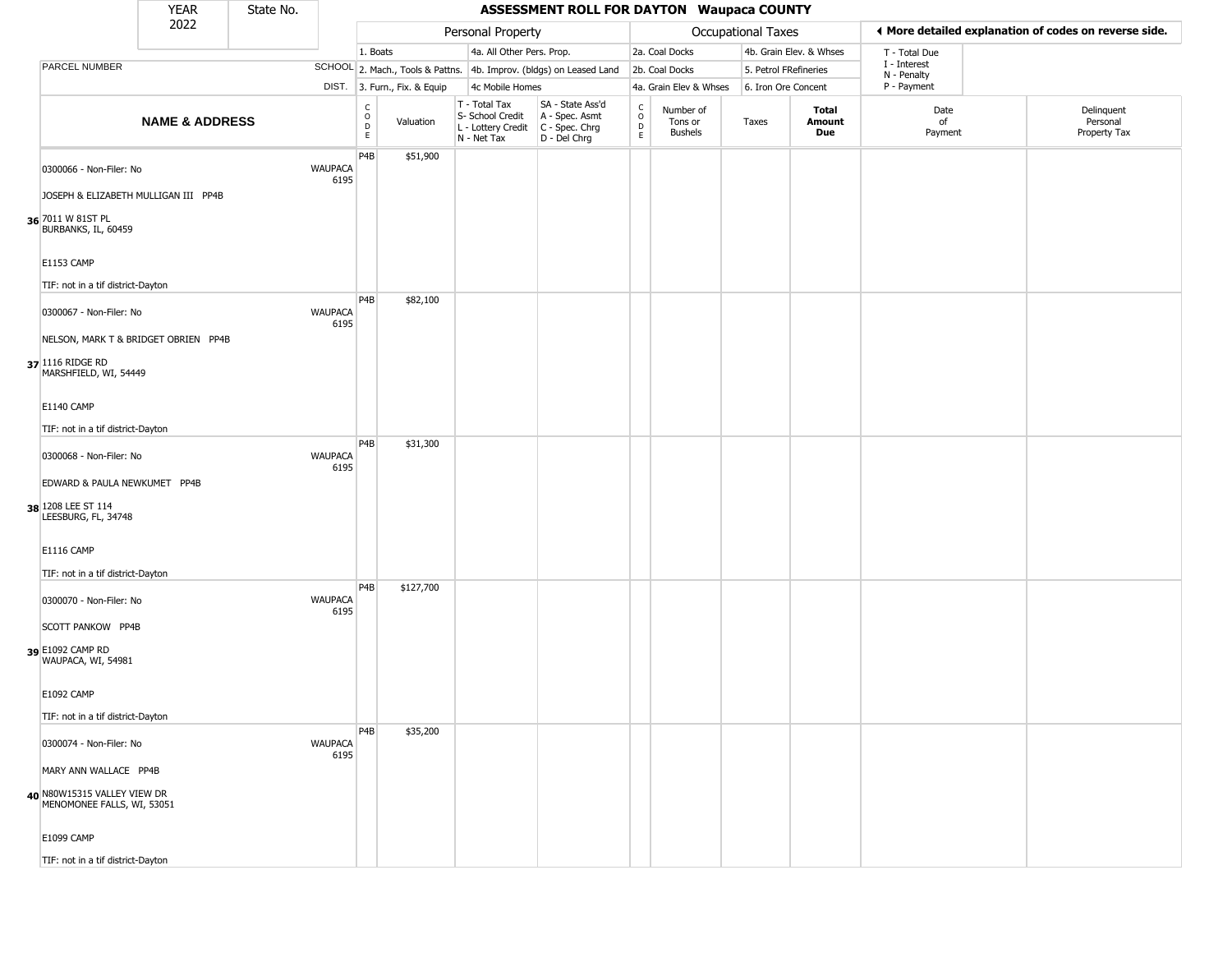|                                             | <b>YEAR</b>                                   | State No. |                        |                                                 |                              |                                                                        | <b>ASSESSMENT ROLL FOR DAYTON Waupaca COUNTY</b>                     |                                                   |                                        |                    |                         |                             |                                                       |
|---------------------------------------------|-----------------------------------------------|-----------|------------------------|-------------------------------------------------|------------------------------|------------------------------------------------------------------------|----------------------------------------------------------------------|---------------------------------------------------|----------------------------------------|--------------------|-------------------------|-----------------------------|-------------------------------------------------------|
|                                             | 2022                                          |           |                        |                                                 |                              | Personal Property                                                      |                                                                      |                                                   |                                        | Occupational Taxes |                         |                             | ♦ More detailed explanation of codes on reverse side. |
|                                             |                                               |           |                        | 1. Boats                                        |                              | 4a. All Other Pers. Prop.                                              |                                                                      |                                                   | 2a. Coal Docks                         |                    | 4b. Grain Elev. & Whses | T - Total Due               |                                                       |
| PARCEL NUMBER                               |                                               |           |                        |                                                 |                              |                                                                        | SCHOOL 2. Mach., Tools & Pattns. 4b. Improv. (bldgs) on Leased Land  |                                                   | 2b. Coal Docks                         |                    | 5. Petrol FRefineries   | I - Interest<br>N - Penalty |                                                       |
|                                             |                                               |           |                        |                                                 | DIST. 3. Furn., Fix. & Equip | 4c Mobile Homes                                                        |                                                                      |                                                   | 4a. Grain Elev & Whses                 |                    | 6. Iron Ore Concent     | P - Payment                 |                                                       |
|                                             | <b>NAME &amp; ADDRESS</b>                     |           |                        | $\begin{array}{c} C \\ O \\ D \\ E \end{array}$ | Valuation                    | T - Total Tax<br>S- School Credit<br>L - Lottery Credit<br>N - Net Tax | SA - State Ass'd<br>A - Spec. Asmt<br>C - Spec. Chrg<br>D - Del Chrg | C<br>$\begin{array}{c}\n0 \\ D \\ E\n\end{array}$ | Number of<br>Tons or<br><b>Bushels</b> | Taxes              | Total<br>Amount<br>Due  | Date<br>of<br>Payment       | Delinquent<br>Personal<br>Property Tax                |
| 0300077 - Non-Filer: No                     |                                               |           | <b>WAUPACA</b><br>6195 | P4B                                             | \$94,300                     |                                                                        |                                                                      |                                                   |                                        |                    |                         |                             |                                                       |
|                                             | JOHN C & JUDITH A HACKBARTH LIVING TRUST PP4B |           |                        |                                                 |                              |                                                                        |                                                                      |                                                   |                                        |                    |                         |                             |                                                       |
| 41 1912 CHESTNUT DR<br>HUDSON, WI, 54016    |                                               |           |                        |                                                 |                              |                                                                        |                                                                      |                                                   |                                        |                    |                         |                             |                                                       |
| <b>E1062 CAMP</b>                           |                                               |           |                        |                                                 |                              |                                                                        |                                                                      |                                                   |                                        |                    |                         |                             |                                                       |
| TIF: not in a tif district-Dayton           |                                               |           |                        | P4B                                             | \$57,800                     |                                                                        |                                                                      |                                                   |                                        |                    |                         |                             |                                                       |
| 0300078 - Non-Filer: No                     |                                               |           | <b>WAUPACA</b><br>6195 |                                                 |                              |                                                                        |                                                                      |                                                   |                                        |                    |                         |                             |                                                       |
| GARY PRELL PP4B                             |                                               |           |                        |                                                 |                              |                                                                        |                                                                      |                                                   |                                        |                    |                         |                             |                                                       |
| 42 N2588 NORRIS LN<br>WAUPACA, WI, 54981    |                                               |           |                        |                                                 |                              |                                                                        |                                                                      |                                                   |                                        |                    |                         |                             |                                                       |
| E1114 CAMP                                  |                                               |           |                        |                                                 |                              |                                                                        |                                                                      |                                                   |                                        |                    |                         |                             |                                                       |
| TIF: not in a tif district-Dayton           |                                               |           |                        |                                                 |                              |                                                                        |                                                                      |                                                   |                                        |                    |                         |                             |                                                       |
| 0300084 - Non-Filer: No                     |                                               |           | <b>WAUPACA</b><br>6195 | P <sub>4</sub> B                                | \$71,000                     |                                                                        |                                                                      |                                                   |                                        |                    |                         |                             |                                                       |
| <b>GLENN BLOCK PP4B</b>                     |                                               |           |                        |                                                 |                              |                                                                        |                                                                      |                                                   |                                        |                    |                         |                             |                                                       |
| 43 801 TOWANDA BARNES<br>TAWANDA, IL, 61776 |                                               |           |                        |                                                 |                              |                                                                        |                                                                      |                                                   |                                        |                    |                         |                             |                                                       |
| <b>E1102 CAMP</b>                           |                                               |           |                        |                                                 |                              |                                                                        |                                                                      |                                                   |                                        |                    |                         |                             |                                                       |
| TIF: not in a tif district-Dayton           |                                               |           |                        |                                                 |                              |                                                                        |                                                                      |                                                   |                                        |                    |                         |                             |                                                       |
| 0300086 - Non-Filer: No                     |                                               |           | <b>WAUPACA</b><br>6195 | P03                                             | \$13,600                     |                                                                        |                                                                      |                                                   |                                        |                    |                         |                             |                                                       |
| RED MILL, LLC SHEILA LEMBCKE                |                                               |           |                        |                                                 |                              |                                                                        |                                                                      |                                                   |                                        |                    |                         |                             |                                                       |
| 44 PO BOX 252<br>WAUPACA, WI, 54981         |                                               |           |                        |                                                 |                              |                                                                        |                                                                      |                                                   |                                        |                    |                         |                             |                                                       |
| N2190 CTY HWY K                             |                                               |           |                        |                                                 |                              |                                                                        |                                                                      |                                                   |                                        |                    |                         |                             |                                                       |
| TIF: not in a tif district-Dayton           |                                               |           |                        |                                                 |                              |                                                                        |                                                                      |                                                   |                                        |                    |                         |                             |                                                       |
| 0300091 - Non-Filer: No                     |                                               |           | WAUPACA<br>6195        | P4B                                             | \$12,900                     |                                                                        |                                                                      |                                                   |                                        |                    |                         |                             |                                                       |
| <b>BRADLEY LIEBE PP4B</b>                   |                                               |           |                        |                                                 |                              |                                                                        |                                                                      |                                                   |                                        |                    |                         |                             |                                                       |
| 45 15640 N FRIANT RD<br>FRIANT, CA, 93626   |                                               |           |                        |                                                 |                              |                                                                        |                                                                      |                                                   |                                        |                    |                         |                             |                                                       |
| E1938 DAYTON RD                             |                                               |           |                        |                                                 |                              |                                                                        |                                                                      |                                                   |                                        |                    |                         |                             |                                                       |
| TIF: not in a tif district-Dayton           |                                               |           |                        |                                                 |                              |                                                                        |                                                                      |                                                   |                                        |                    |                         |                             |                                                       |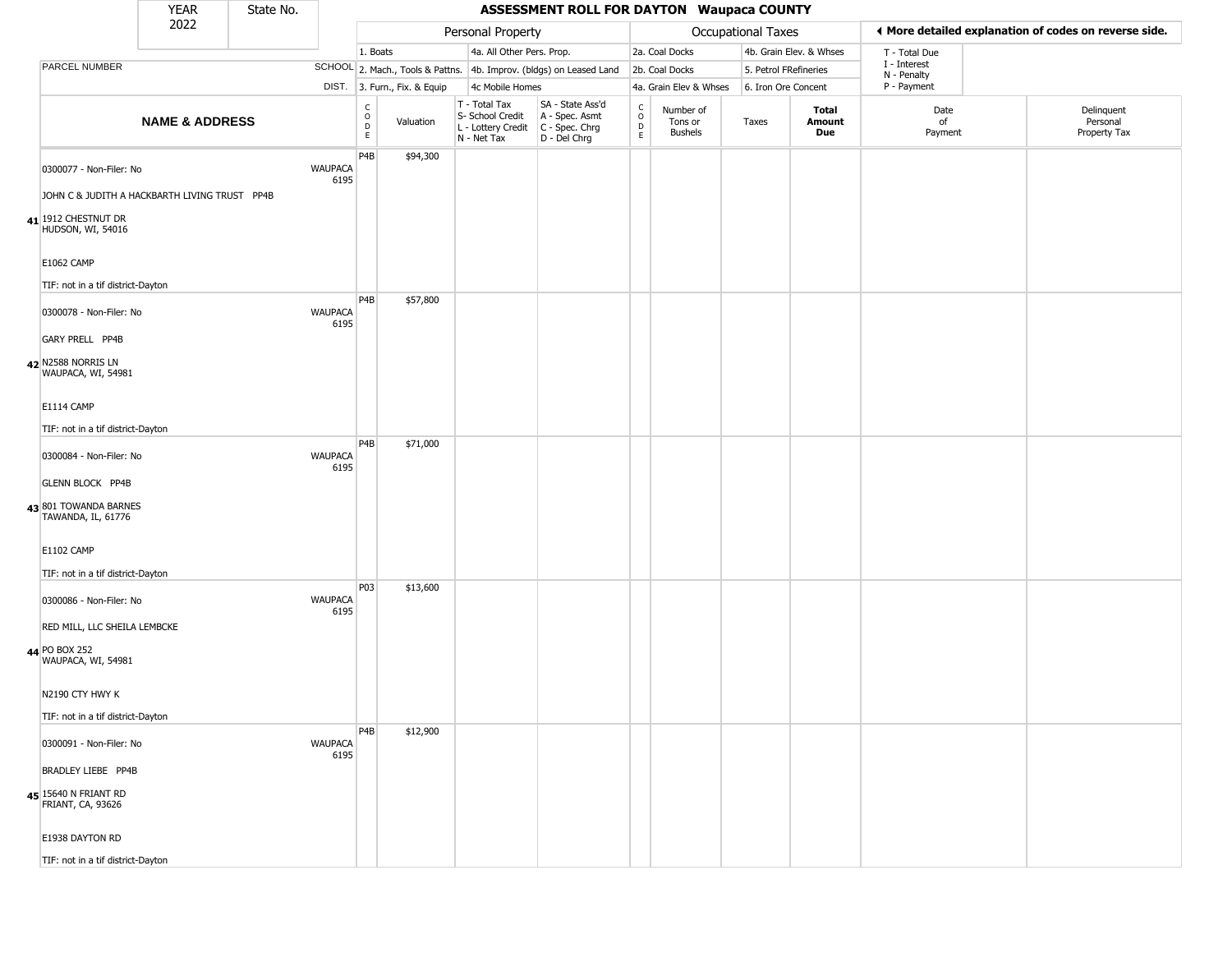|                                                                                  | <b>YEAR</b>                    | State No. |                        |                         |                              |                                                                        | <b>ASSESSMENT ROLL FOR DAYTON Waupaca COUNTY</b>                     |                                      |                                        |                       |                         |                             |                                                       |
|----------------------------------------------------------------------------------|--------------------------------|-----------|------------------------|-------------------------|------------------------------|------------------------------------------------------------------------|----------------------------------------------------------------------|--------------------------------------|----------------------------------------|-----------------------|-------------------------|-----------------------------|-------------------------------------------------------|
|                                                                                  | 2022                           |           |                        |                         |                              | Personal Property                                                      |                                                                      |                                      |                                        | Occupational Taxes    |                         |                             | ◀ More detailed explanation of codes on reverse side. |
|                                                                                  |                                |           |                        | 1. Boats                |                              | 4a. All Other Pers. Prop.                                              |                                                                      |                                      | 2a. Coal Docks                         |                       | 4b. Grain Elev. & Whses | T - Total Due               |                                                       |
| PARCEL NUMBER                                                                    |                                |           |                        |                         |                              |                                                                        | SCHOOL 2. Mach., Tools & Pattns. 4b. Improv. (bldgs) on Leased Land  |                                      | 2b. Coal Docks                         | 5. Petrol FRefineries |                         | I - Interest<br>N - Penalty |                                                       |
|                                                                                  |                                |           |                        |                         | DIST. 3. Furn., Fix. & Equip | 4c Mobile Homes                                                        |                                                                      |                                      | 4a. Grain Elev & Whses                 | 6. Iron Ore Concent   |                         | P - Payment                 |                                                       |
|                                                                                  | <b>NAME &amp; ADDRESS</b>      |           |                        | C<br>$\circ$<br>D<br>E. | Valuation                    | T - Total Tax<br>S- School Credit<br>L - Lottery Credit<br>N - Net Tax | SA - State Ass'd<br>A - Spec. Asmt<br>C - Spec. Chrg<br>D - Del Chrg | $_{\rm o}^{\rm c}$<br>$\overline{P}$ | Number of<br>Tons or<br><b>Bushels</b> | Taxes                 | Total<br>Amount<br>Due  | Date<br>of<br>Payment       | Delinquent<br>Personal<br>Property Tax                |
| 0300092 - Non-Filer: No                                                          |                                |           | <b>WAUPACA</b><br>6195 | P4B                     | \$199,200                    |                                                                        |                                                                      |                                      |                                        |                       |                         |                             |                                                       |
| JOHN & CHERYL BRUCE PP4B                                                         |                                |           |                        |                         |                              |                                                                        |                                                                      |                                      |                                        |                       |                         |                             |                                                       |
| 46 27471 SONCILLO<br>MISSION VIEJO, CA, 92691-1426                               |                                |           |                        |                         |                              |                                                                        |                                                                      |                                      |                                        |                       |                         |                             |                                                       |
| <b>E1150 CAMP</b>                                                                |                                |           |                        |                         |                              |                                                                        |                                                                      |                                      |                                        |                       |                         |                             |                                                       |
| TIF: not in a tif district-Dayton                                                |                                |           |                        | P4B                     | \$36,800                     |                                                                        |                                                                      |                                      |                                        |                       |                         |                             |                                                       |
| 0300093 - Non-Filer: No                                                          |                                |           | <b>WAUPACA</b><br>6195 |                         |                              |                                                                        |                                                                      |                                      |                                        |                       |                         |                             |                                                       |
| DEREK AND BETSY OLSON PP4B<br>47 W359N5120 CRESTVIEW DR<br>OCONOMOWOC, WI, 53066 |                                |           |                        |                         |                              |                                                                        |                                                                      |                                      |                                        |                       |                         |                             |                                                       |
| N2321 COURT                                                                      |                                |           |                        |                         |                              |                                                                        |                                                                      |                                      |                                        |                       |                         |                             |                                                       |
| TIF: not in a tif district-Dayton                                                |                                |           |                        |                         |                              |                                                                        |                                                                      |                                      |                                        |                       |                         |                             |                                                       |
| 0300096 - Non-Filer: No                                                          |                                |           | <b>WAUPACA</b><br>6195 | P <sub>4</sub> B        | \$231,800                    |                                                                        |                                                                      |                                      |                                        |                       |                         |                             |                                                       |
| 48 130 LAKE CT<br>CEDAR GROVE, WI, 53013                                         | DONAVON & RANDI NIEDFELDT PP4B |           |                        |                         |                              |                                                                        |                                                                      |                                      |                                        |                       |                         |                             |                                                       |
| E1132 CAMP                                                                       |                                |           |                        |                         |                              |                                                                        |                                                                      |                                      |                                        |                       |                         |                             |                                                       |
| TIF: not in a tif district-Dayton                                                |                                |           |                        |                         |                              |                                                                        |                                                                      |                                      |                                        |                       |                         |                             |                                                       |
| 0300097 - Non-Filer: No                                                          |                                |           | <b>WAUPACA</b><br>6195 | P4B                     | \$165,800                    |                                                                        |                                                                      |                                      |                                        |                       |                         |                             |                                                       |
| COREY PRELL PP4B                                                                 |                                |           |                        |                         |                              |                                                                        |                                                                      |                                      |                                        |                       |                         |                             |                                                       |
| 49 N52W17182 RIDGEWOOD DR<br>MENOMONEE FALLS, WI, 53051                          |                                |           |                        |                         |                              |                                                                        |                                                                      |                                      |                                        |                       |                         |                             |                                                       |
| E1097 CAMP                                                                       |                                |           |                        |                         |                              |                                                                        |                                                                      |                                      |                                        |                       |                         |                             |                                                       |
| TIF: not in a tif district-Dayton                                                |                                |           |                        |                         |                              |                                                                        |                                                                      |                                      |                                        |                       |                         |                             |                                                       |
| 0300098 - Non-Filer: No                                                          |                                |           | <b>WAUPACA</b><br>6195 | P4B                     | \$7,400                      |                                                                        |                                                                      |                                      |                                        |                       |                         |                             |                                                       |
| LARRY LORIMER PP4B                                                               |                                |           |                        |                         |                              |                                                                        |                                                                      |                                      |                                        |                       |                         |                             |                                                       |
| 50 941 W WESTGATE DR<br>PEOTONE, IL, 60468                                       |                                |           |                        |                         |                              |                                                                        |                                                                      |                                      |                                        |                       |                         |                             |                                                       |
| N2338 COURT                                                                      |                                |           |                        |                         |                              |                                                                        |                                                                      |                                      |                                        |                       |                         |                             |                                                       |
| TIF: not in a tif district-Dayton                                                |                                |           |                        |                         |                              |                                                                        |                                                                      |                                      |                                        |                       |                         |                             |                                                       |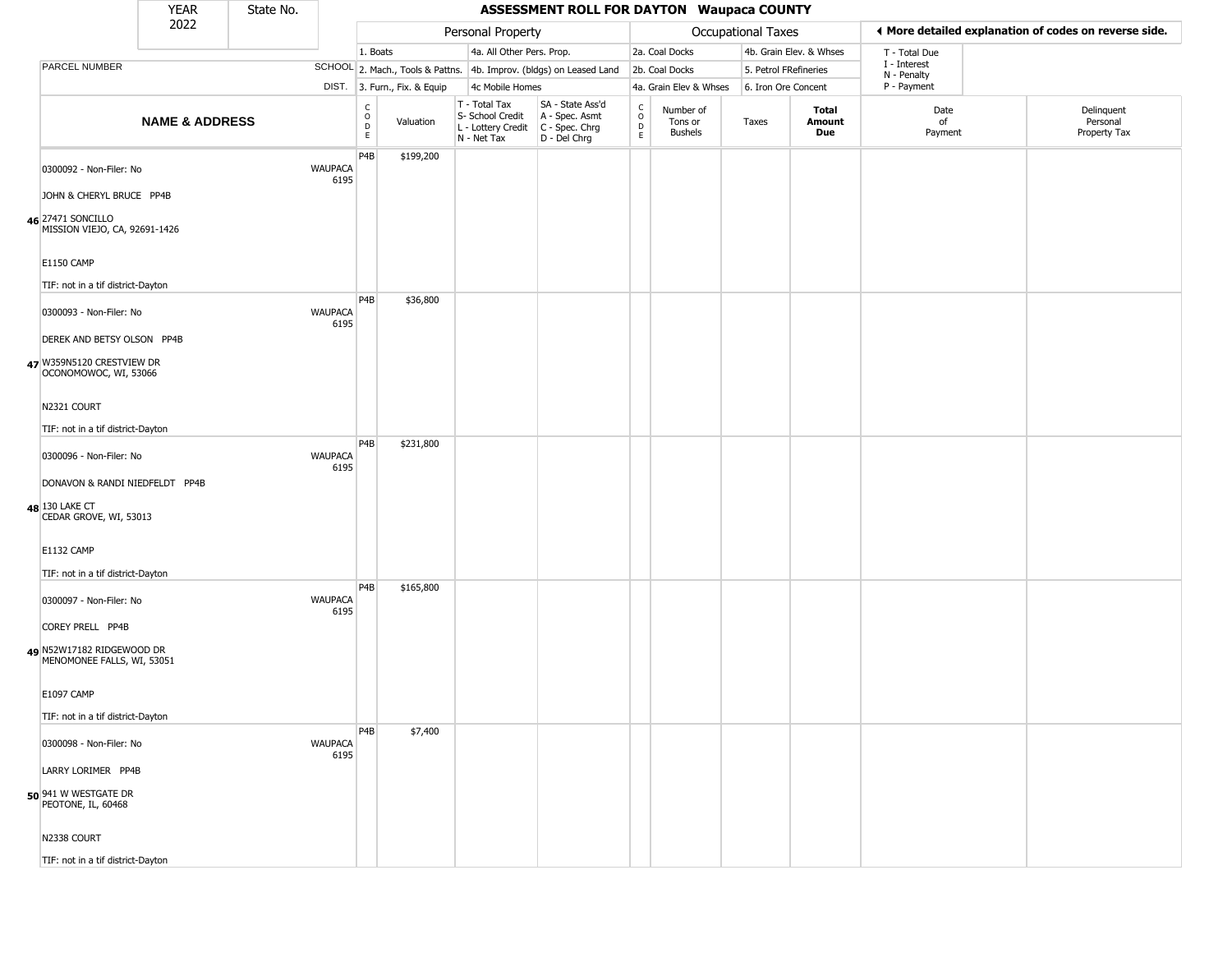|                                                        | <b>YEAR</b>               | State No. |                        |                                                |                              |                                                                                         | <b>ASSESSMENT ROLL FOR DAYTON Waupaca COUNTY</b>                    |                                        |                                        |                    |                         |                            |                                                       |
|--------------------------------------------------------|---------------------------|-----------|------------------------|------------------------------------------------|------------------------------|-----------------------------------------------------------------------------------------|---------------------------------------------------------------------|----------------------------------------|----------------------------------------|--------------------|-------------------------|----------------------------|-------------------------------------------------------|
|                                                        | 2022                      |           |                        |                                                |                              | Personal Property                                                                       |                                                                     |                                        |                                        | Occupational Taxes |                         |                            | ◀ More detailed explanation of codes on reverse side. |
|                                                        |                           |           |                        | 1. Boats                                       |                              | 4a. All Other Pers. Prop.                                                               |                                                                     |                                        | 2a. Coal Docks                         |                    | 4b. Grain Elev. & Whses | T - Total Due              |                                                       |
| <b>PARCEL NUMBER</b>                                   |                           |           |                        |                                                |                              |                                                                                         | SCHOOL 2. Mach., Tools & Pattns. 4b. Improv. (bldgs) on Leased Land |                                        | 2b. Coal Docks                         |                    | 5. Petrol FRefineries   | I - Interest               |                                                       |
|                                                        |                           |           |                        |                                                | DIST. 3. Furn., Fix. & Equip | 4c Mobile Homes                                                                         |                                                                     |                                        | 4a. Grain Elev & Whses                 |                    | 6. Iron Ore Concent     | N - Penalty<br>P - Payment |                                                       |
|                                                        | <b>NAME &amp; ADDRESS</b> |           |                        | $\begin{matrix} 0 \\ 0 \\ D \end{matrix}$<br>E | Valuation                    | T - Total Tax<br>S- School Credit<br>L - Lottery Credit   C - Spec. Chrg<br>N - Net Tax | SA - State Ass'd<br>A - Spec. Asmt<br>D - Del Chrg                  | $_{\rm o}^{\rm c}$<br>$\mathsf D$<br>E | Number of<br>Tons or<br><b>Bushels</b> | Taxes              | Total<br>Amount<br>Due  | Date<br>of<br>Payment      | Delinquent<br>Personal<br>Property Tax                |
| 0300099 - Non-Filer: No                                |                           |           | <b>WAUPACA</b><br>6195 | P4B                                            | \$51,300                     |                                                                                         |                                                                     |                                        |                                        |                    |                         |                            |                                                       |
| KATHRYN OCONNOR REV TRUST PP4B                         |                           |           |                        |                                                |                              |                                                                                         |                                                                     |                                        |                                        |                    |                         |                            |                                                       |
| $51$ 5365 PINEVIEW LN<br>PLYMOUTH, MN, 55442           |                           |           |                        |                                                |                              |                                                                                         |                                                                     |                                        |                                        |                    |                         |                            |                                                       |
| E1124 CAMP                                             |                           |           |                        |                                                |                              |                                                                                         |                                                                     |                                        |                                        |                    |                         |                            |                                                       |
| TIF: not in a tif district-Dayton                      |                           |           |                        | P <sub>4</sub> B                               |                              |                                                                                         |                                                                     |                                        |                                        |                    |                         |                            |                                                       |
| 0300105 - Non-Filer: No                                |                           |           | <b>WAUPACA</b><br>6195 |                                                | \$90,000                     |                                                                                         |                                                                     |                                        |                                        |                    |                         |                            |                                                       |
| BARBARA PETERSON & SANDRA SIEWERT PP4B                 |                           |           |                        |                                                |                              |                                                                                         |                                                                     |                                        |                                        |                    |                         |                            |                                                       |
| 52 5463 OAKWOOD AVE<br>STEVENS POINT, WI, 54482        |                           |           |                        |                                                |                              |                                                                                         |                                                                     |                                        |                                        |                    |                         |                            |                                                       |
| E1122 CAMP                                             |                           |           |                        |                                                |                              |                                                                                         |                                                                     |                                        |                                        |                    |                         |                            |                                                       |
|                                                        |                           |           |                        |                                                |                              |                                                                                         |                                                                     |                                        |                                        |                    |                         |                            |                                                       |
| TIF: not in a tif district-Dayton                      |                           |           |                        | P4B                                            | \$20,200                     |                                                                                         |                                                                     |                                        |                                        |                    |                         |                            |                                                       |
| 0300112 - Non-Filer: No                                |                           |           | <b>WAUPACA</b><br>6195 |                                                |                              |                                                                                         |                                                                     |                                        |                                        |                    |                         |                            |                                                       |
| RICHARD & SIRLEY KUBALEK PP4B                          |                           |           |                        |                                                |                              |                                                                                         |                                                                     |                                        |                                        |                    |                         |                            |                                                       |
| 53 2520 W 4TH ST<br>APPLETON, WI, 54914                |                           |           |                        |                                                |                              |                                                                                         |                                                                     |                                        |                                        |                    |                         |                            |                                                       |
| N2326 COURT                                            |                           |           |                        |                                                |                              |                                                                                         |                                                                     |                                        |                                        |                    |                         |                            |                                                       |
| TIF: not in a tif district-Dayton                      |                           |           |                        | P <sub>4</sub> B                               |                              |                                                                                         |                                                                     |                                        |                                        |                    |                         |                            |                                                       |
| 0300113 - Non-Filer: No                                |                           |           | <b>WAUPACA</b><br>6195 |                                                | \$13,800                     |                                                                                         |                                                                     |                                        |                                        |                    |                         |                            |                                                       |
| RACHAEL BUFFINGTON LEAH MILLER PP4B                    |                           |           |                        |                                                |                              |                                                                                         |                                                                     |                                        |                                        |                    |                         |                            |                                                       |
| 54 2775 ALMESBURY AVE<br>BROOKFIELD, WI, 53045         |                           |           |                        |                                                |                              |                                                                                         |                                                                     |                                        |                                        |                    |                         |                            |                                                       |
| N2314 COURT                                            |                           |           |                        |                                                |                              |                                                                                         |                                                                     |                                        |                                        |                    |                         |                            |                                                       |
| TIF: not in a tif district-Dayton                      |                           |           |                        |                                                |                              |                                                                                         |                                                                     |                                        |                                        |                    |                         |                            |                                                       |
| 0300114 - Non-Filer: No                                |                           |           | <b>WAUPACA</b><br>6195 | P <sub>4</sub> B                               | \$81,100                     |                                                                                         |                                                                     |                                        |                                        |                    |                         |                            |                                                       |
| THE FIRST RESTATEMENT OF THE MOGLIOR FAMILY TRUST PP4B |                           |           |                        |                                                |                              |                                                                                         |                                                                     |                                        |                                        |                    |                         |                            |                                                       |
| 55 8233 EAST WOODWIND AVE<br>ORANGE, CA, 92869         |                           |           |                        |                                                |                              |                                                                                         |                                                                     |                                        |                                        |                    |                         |                            |                                                       |
| <b>E1154 CAMP</b>                                      |                           |           |                        |                                                |                              |                                                                                         |                                                                     |                                        |                                        |                    |                         |                            |                                                       |
| TIF: not in a tif district-Dayton                      |                           |           |                        |                                                |                              |                                                                                         |                                                                     |                                        |                                        |                    |                         |                            |                                                       |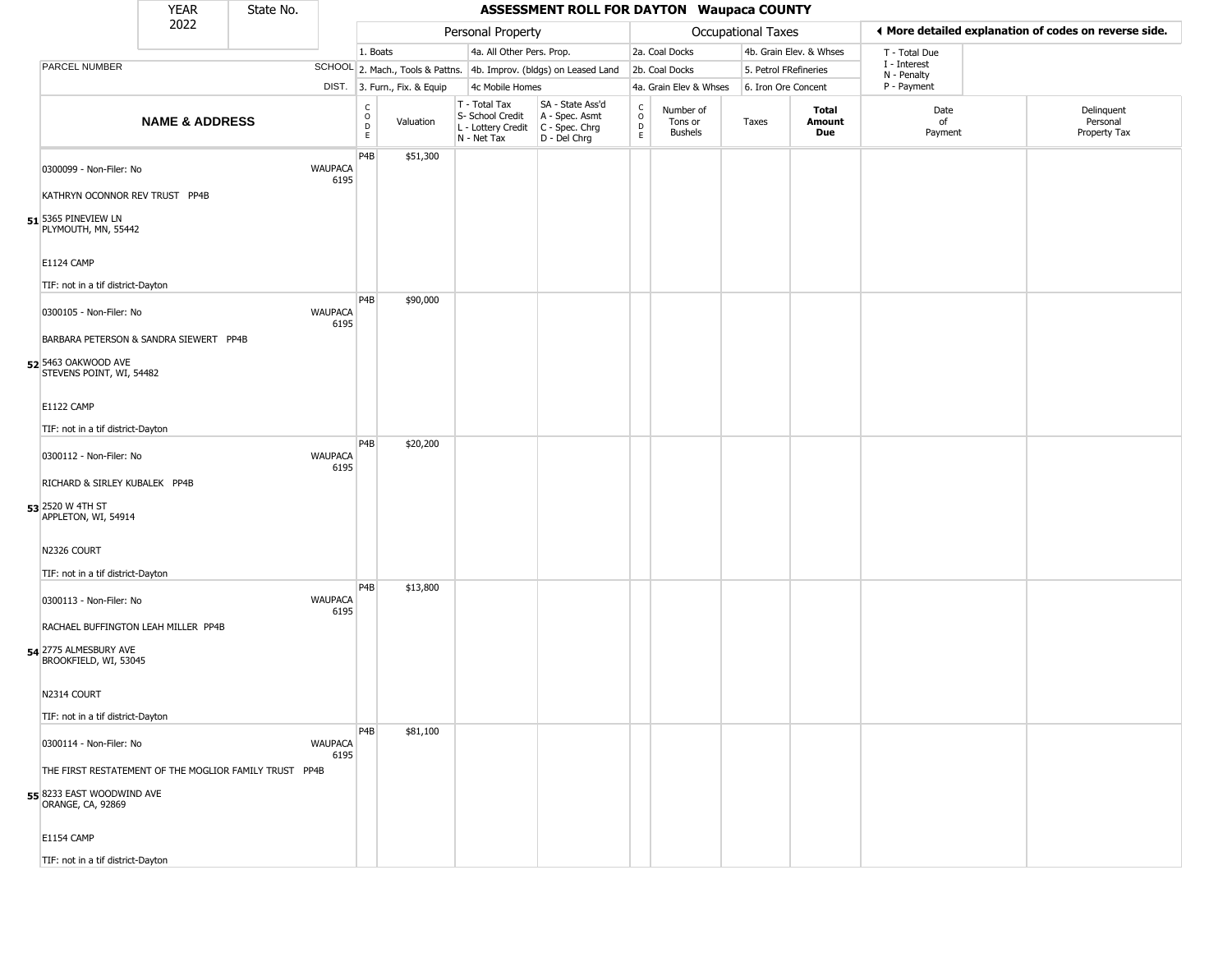|                                                  | YEAR                      | State No. |                        |                  |                                  |                                                                                       | <b>ASSESSMENT ROLL FOR DAYTON Waupaca COUNTY</b>   |                                   |                                        |                       |                         |                             |                                                       |
|--------------------------------------------------|---------------------------|-----------|------------------------|------------------|----------------------------------|---------------------------------------------------------------------------------------|----------------------------------------------------|-----------------------------------|----------------------------------------|-----------------------|-------------------------|-----------------------------|-------------------------------------------------------|
|                                                  | 2022                      |           |                        |                  |                                  | Personal Property                                                                     |                                                    |                                   |                                        | Occupational Taxes    |                         |                             | ♦ More detailed explanation of codes on reverse side. |
|                                                  |                           |           |                        | 1. Boats         |                                  | 4a. All Other Pers. Prop.                                                             |                                                    |                                   | 2a. Coal Docks                         |                       | 4b. Grain Elev. & Whses | T - Total Due               |                                                       |
| <b>PARCEL NUMBER</b>                             |                           |           |                        |                  | SCHOOL 2. Mach., Tools & Pattns. |                                                                                       | 4b. Improv. (bldgs) on Leased Land                 |                                   | 2b. Coal Docks                         | 5. Petrol FRefineries |                         | I - Interest<br>N - Penalty |                                                       |
|                                                  |                           |           |                        |                  | DIST. 3. Furn., Fix. & Equip     | 4c Mobile Homes                                                                       |                                                    |                                   | 4a. Grain Elev & Whses                 | 6. Iron Ore Concent   |                         | P - Payment                 |                                                       |
|                                                  | <b>NAME &amp; ADDRESS</b> |           |                        | C<br>D<br>E<br>E | Valuation                        | T - Total Tax<br>S- School Credit<br>L - Lottery Credit C - Spec. Chrg<br>N - Net Tax | SA - State Ass'd<br>A - Spec. Asmt<br>D - Del Chrg | $\mathsf{C}$<br>$\circ$<br>D<br>E | Number of<br>Tons or<br><b>Bushels</b> | Taxes                 | Total<br>Amount<br>Due  | Date<br>of<br>Payment       | Delinquent<br>Personal<br>Property Tax                |
| 0300116 - Non-Filer: No                          |                           |           | <b>WAUPACA</b><br>6195 | P4B              | \$16,000                         |                                                                                       |                                                    |                                   |                                        |                       |                         |                             |                                                       |
| <b>GERALD &amp; HEIDI ZASTROW PP4B</b>           |                           |           |                        |                  |                                  |                                                                                       |                                                    |                                   |                                        |                       |                         |                             |                                                       |
| 56 <sup>328</sup> POND ST<br>AMHERST, WI, 54406  |                           |           |                        |                  |                                  |                                                                                       |                                                    |                                   |                                        |                       |                         |                             |                                                       |
| N2310 COURT                                      |                           |           |                        |                  |                                  |                                                                                       |                                                    |                                   |                                        |                       |                         |                             |                                                       |
| TIF: not in a tif district-Dayton                |                           |           |                        |                  |                                  |                                                                                       |                                                    |                                   |                                        |                       |                         |                             |                                                       |
| 0300128 - Non-Filer: No                          |                           |           | <b>WAUPACA</b><br>6195 | P <sub>4</sub> B | \$31,700                         |                                                                                       |                                                    |                                   |                                        |                       |                         |                             |                                                       |
| WAYNE AND NANCY AYE PP4B                         |                           |           |                        |                  |                                  |                                                                                       |                                                    |                                   |                                        |                       |                         |                             |                                                       |
| 57 14030 CHEROKEE TRAIL<br>HOMER GLEN, IL, 60491 |                           |           |                        |                  |                                  |                                                                                       |                                                    |                                   |                                        |                       |                         |                             |                                                       |
| N2327 COURT                                      |                           |           |                        |                  |                                  |                                                                                       |                                                    |                                   |                                        |                       |                         |                             |                                                       |
| TIF: not in a tif district-Dayton                |                           |           |                        |                  |                                  |                                                                                       |                                                    |                                   |                                        |                       |                         |                             |                                                       |
| 0300137 - Non-Filer: Yes                         |                           |           | <b>WAUPACA</b><br>6195 | P03              | \$1,000                          |                                                                                       |                                                    |                                   |                                        |                       |                         |                             |                                                       |
| THE MINNOW BUCKET                                |                           |           |                        |                  |                                  |                                                                                       |                                                    |                                   |                                        |                       |                         |                             |                                                       |
| 58 E1545 CTY HWY Q<br>WAUPACA, WI, 54981         |                           |           |                        |                  |                                  |                                                                                       |                                                    |                                   |                                        |                       |                         |                             |                                                       |
| E1545 CTY HWY Q                                  |                           |           |                        |                  |                                  |                                                                                       |                                                    |                                   |                                        |                       |                         |                             |                                                       |
| TIF: not in a tif district-Dayton                |                           |           |                        |                  |                                  |                                                                                       |                                                    |                                   |                                        |                       |                         |                             |                                                       |
| 0300158 - Non-Filer: No                          |                           |           | WAUPACA P03<br>6195    | P4A              | \$7,200<br>\$19,600              |                                                                                       |                                                    |                                   |                                        |                       |                         |                             |                                                       |
| L & L PROPANE, INC                               |                           |           |                        |                  |                                  |                                                                                       |                                                    |                                   |                                        |                       |                         |                             |                                                       |
| 59 N903 HWY 22<br>WAUPACA, WI, 54981             |                           |           |                        |                  |                                  |                                                                                       |                                                    |                                   |                                        |                       |                         |                             |                                                       |
| N903 HWY 22                                      |                           |           |                        |                  |                                  |                                                                                       |                                                    |                                   |                                        |                       |                         |                             |                                                       |
| TIF: not in a tif district-Dayton                |                           |           |                        |                  |                                  |                                                                                       |                                                    |                                   |                                        |                       |                         |                             |                                                       |
|                                                  |                           |           | <b>Parcel Total</b>    |                  | \$26,800                         |                                                                                       |                                                    |                                   |                                        |                       |                         |                             |                                                       |
| 0300161 - Non-Filer: No                          |                           |           | <b>WAUPACA</b>         | P <sub>4</sub> B | \$9,200                          |                                                                                       |                                                    |                                   |                                        |                       |                         |                             |                                                       |
|                                                  |                           |           | 6195                   |                  |                                  |                                                                                       |                                                    |                                   |                                        |                       |                         |                             |                                                       |
| GERALD & SHIRLEY HAERLE PP4B                     |                           |           |                        |                  |                                  |                                                                                       |                                                    |                                   |                                        |                       |                         |                             |                                                       |
| 60 173 INFIELD LN<br>GRAYSLAKE, IL, 60030        |                           |           |                        |                  |                                  |                                                                                       |                                                    |                                   |                                        |                       |                         |                             |                                                       |
| N2325 COURT                                      |                           |           |                        |                  |                                  |                                                                                       |                                                    |                                   |                                        |                       |                         |                             |                                                       |
| TIF: not in a tif district-Dayton                |                           |           |                        |                  |                                  |                                                                                       |                                                    |                                   |                                        |                       |                         |                             |                                                       |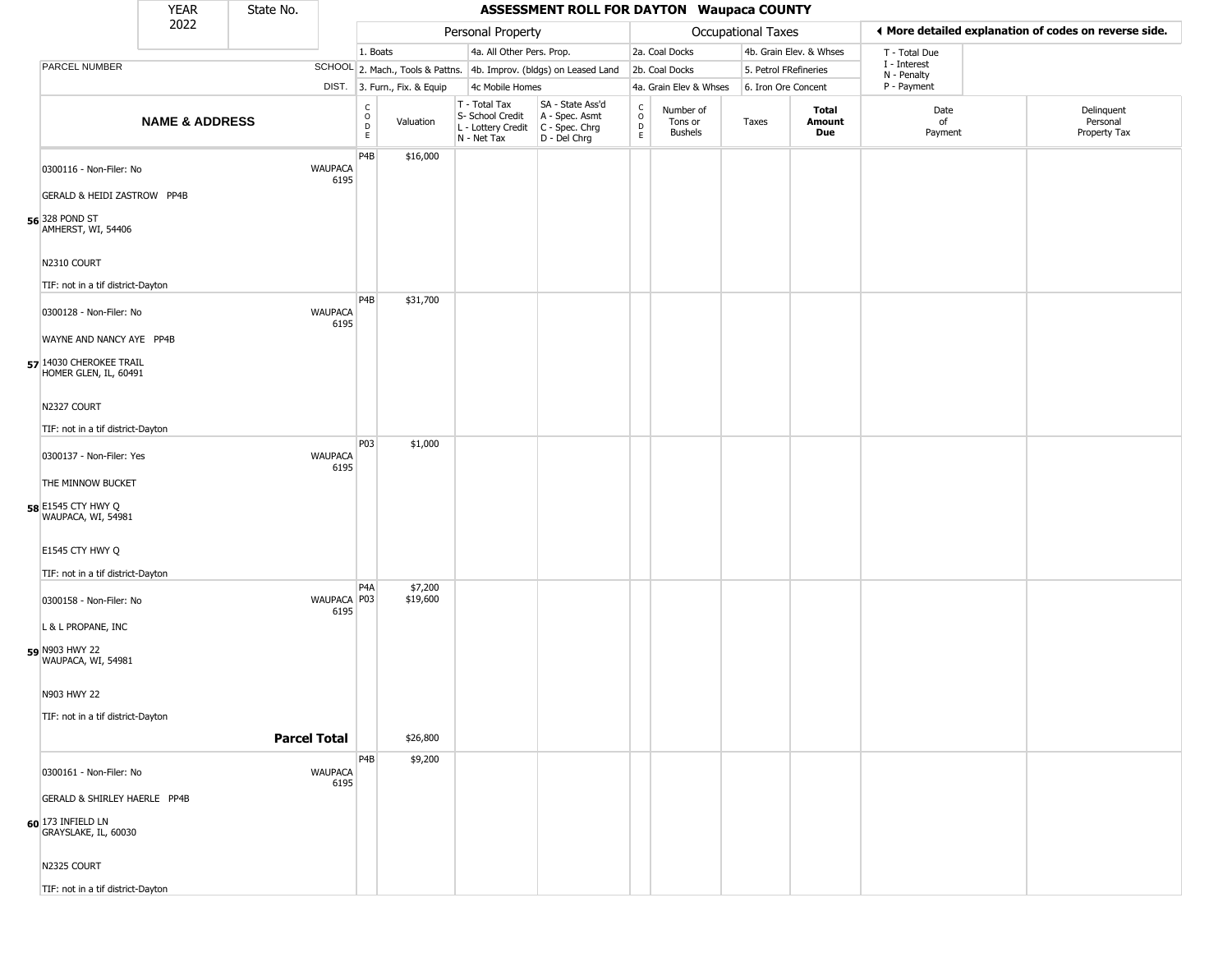|                                              | <b>YEAR</b>                       | State No.           |                        |                  |                                  |                                                  |                           | <b>ASSESSMENT ROLL FOR DAYTON Waupaca COUNTY</b>                       |                                                                    |                                        |                       |                         |                             |                                                       |
|----------------------------------------------|-----------------------------------|---------------------|------------------------|------------------|----------------------------------|--------------------------------------------------|---------------------------|------------------------------------------------------------------------|--------------------------------------------------------------------|----------------------------------------|-----------------------|-------------------------|-----------------------------|-------------------------------------------------------|
|                                              | 2022                              |                     |                        |                  |                                  |                                                  | Personal Property         |                                                                        |                                                                    |                                        | Occupational Taxes    |                         |                             | I More detailed explanation of codes on reverse side. |
|                                              |                                   |                     |                        | 1. Boats         |                                  |                                                  | 4a. All Other Pers. Prop. |                                                                        |                                                                    | 2a. Coal Docks                         |                       | 4b. Grain Elev. & Whses | T - Total Due               |                                                       |
| PARCEL NUMBER                                |                                   |                     |                        |                  | SCHOOL 2. Mach., Tools & Pattns. |                                                  |                           | 4b. Improv. (bldgs) on Leased Land                                     |                                                                    | 2b. Coal Docks                         | 5. Petrol FRefineries |                         | I - Interest<br>N - Penalty |                                                       |
|                                              |                                   |                     |                        |                  | DIST. 3. Furn., Fix. & Equip     |                                                  | 4c Mobile Homes           |                                                                        |                                                                    | 4a. Grain Elev & Whses                 | 6. Iron Ore Concent   |                         | P - Payment                 |                                                       |
|                                              | <b>NAME &amp; ADDRESS</b>         |                     |                        | C<br>D<br>E<br>E | Valuation                        | T - Total Tax<br>S- School Credit<br>N - Net Tax | L - Lottery Credit        | SA - State Ass'd<br>A - Spec. Asmt<br>$C - Spec. Chrg$<br>D - Del Chrg | $\begin{smallmatrix} C \\ O \\ D \end{smallmatrix}$<br>$\mathsf E$ | Number of<br>Tons or<br><b>Bushels</b> | Taxes                 | Total<br>Amount<br>Due  | Date<br>of<br>Payment       | Delinquent<br>Personal<br>Property Tax                |
| 0300162 - Non-Filer: No                      |                                   |                     | <b>WAUPACA</b><br>6195 | P4B              | \$200,000                        |                                                  |                           |                                                                        |                                                                    |                                        |                       |                         |                             |                                                       |
| GARRETT COX PP4B                             |                                   |                     |                        |                  |                                  |                                                  |                           |                                                                        |                                                                    |                                        |                       |                         |                             |                                                       |
| 61 E1068 CAMP RD<br>WAUPACA, WI, 54981       |                                   |                     |                        |                  |                                  |                                                  |                           |                                                                        |                                                                    |                                        |                       |                         |                             |                                                       |
| <b>E1068 CAMP</b>                            |                                   |                     |                        |                  |                                  |                                                  |                           |                                                                        |                                                                    |                                        |                       |                         |                             |                                                       |
| TIF: not in a tif district-Dayton            |                                   |                     |                        |                  |                                  |                                                  |                           |                                                                        |                                                                    |                                        |                       |                         |                             |                                                       |
| 0300164 - Non-Filer: No                      |                                   |                     | <b>WAUPACA</b><br>6195 | P4B              | \$7,900                          |                                                  |                           |                                                                        |                                                                    |                                        |                       |                         |                             |                                                       |
|                                              | JAMIE VEZINA PATRICA STEFFEN PP4B |                     |                        |                  |                                  |                                                  |                           |                                                                        |                                                                    |                                        |                       |                         |                             |                                                       |
| 62 6605 MEREDITH WAY<br>MCFARLAND, WI, 53147 |                                   |                     |                        |                  |                                  |                                                  |                           |                                                                        |                                                                    |                                        |                       |                         |                             |                                                       |
| N2330 COURT RD                               |                                   |                     |                        |                  |                                  |                                                  |                           |                                                                        |                                                                    |                                        |                       |                         |                             |                                                       |
| TIF: not in a tif district-Dayton            |                                   |                     |                        |                  |                                  |                                                  |                           |                                                                        |                                                                    |                                        |                       |                         |                             |                                                       |
| 0300165 - Non-Filer: Yes                     |                                   |                     | WAUPACA P03<br>6195    | P <sub>4</sub> A | \$900<br>\$18,800                |                                                  |                           |                                                                        |                                                                    |                                        |                       |                         |                             |                                                       |
| CRYSTAL RIVER INN                            |                                   |                     |                        |                  |                                  |                                                  |                           |                                                                        |                                                                    |                                        |                       |                         |                             |                                                       |
| 63 E1369 RURAL RD<br>WAUPACA, WI, 54981      |                                   |                     |                        |                  |                                  |                                                  |                           |                                                                        |                                                                    |                                        |                       |                         |                             |                                                       |
| E1369 RURAL                                  |                                   |                     |                        |                  |                                  |                                                  |                           |                                                                        |                                                                    |                                        |                       |                         |                             |                                                       |
| TIF: not in a tif district-Dayton            |                                   |                     |                        |                  |                                  |                                                  |                           |                                                                        |                                                                    |                                        |                       |                         |                             |                                                       |
|                                              |                                   | <b>Parcel Total</b> |                        |                  | \$19,700                         |                                                  |                           |                                                                        |                                                                    |                                        |                       |                         |                             |                                                       |
| 0300168 - Non-Filer: Yes                     |                                   |                     | WAUPACA P03<br>6195    | P <sub>4</sub> A | \$200<br>\$700                   |                                                  |                           |                                                                        |                                                                    |                                        |                       |                         |                             |                                                       |
|                                              | BMH OF WAUPACA LLC CHAIN ONE STOP |                     |                        |                  |                                  |                                                  |                           |                                                                        |                                                                    |                                        |                       |                         |                             |                                                       |
| 64 N2479 CTY HWY QQ<br>WAUPACA, WI, 54981    |                                   |                     |                        |                  |                                  |                                                  |                           |                                                                        |                                                                    |                                        |                       |                         |                             |                                                       |
| N2479 CTY HWY QQ                             |                                   |                     |                        |                  |                                  |                                                  |                           |                                                                        |                                                                    |                                        |                       |                         |                             |                                                       |
| TIF: not in a tif district-Dayton            |                                   |                     |                        |                  |                                  |                                                  |                           |                                                                        |                                                                    |                                        |                       |                         |                             |                                                       |
|                                              |                                   | <b>Parcel Total</b> |                        |                  | \$900                            |                                                  |                           |                                                                        |                                                                    |                                        |                       |                         |                             |                                                       |
| 0300427 - Non-Filer: Yes                     |                                   |                     | <b>WAUPACA</b>         | P4A              | \$6,200                          |                                                  |                           |                                                                        |                                                                    |                                        |                       |                         |                             |                                                       |
| <b>SCHNEIDER SIGNS DAVE</b>                  |                                   |                     | 6195                   |                  |                                  |                                                  |                           |                                                                        |                                                                    |                                        |                       |                         |                             |                                                       |
| 65 N2770 HILL ST<br>WAUPACA, WI, 54981       |                                   |                     |                        |                  |                                  |                                                  |                           |                                                                        |                                                                    |                                        |                       |                         |                             |                                                       |
| $\overline{0}$                               |                                   |                     |                        |                  |                                  |                                                  |                           |                                                                        |                                                                    |                                        |                       |                         |                             |                                                       |
| TIF: not in a tif district-Dayton            |                                   |                     |                        |                  |                                  |                                                  |                           |                                                                        |                                                                    |                                        |                       |                         |                             |                                                       |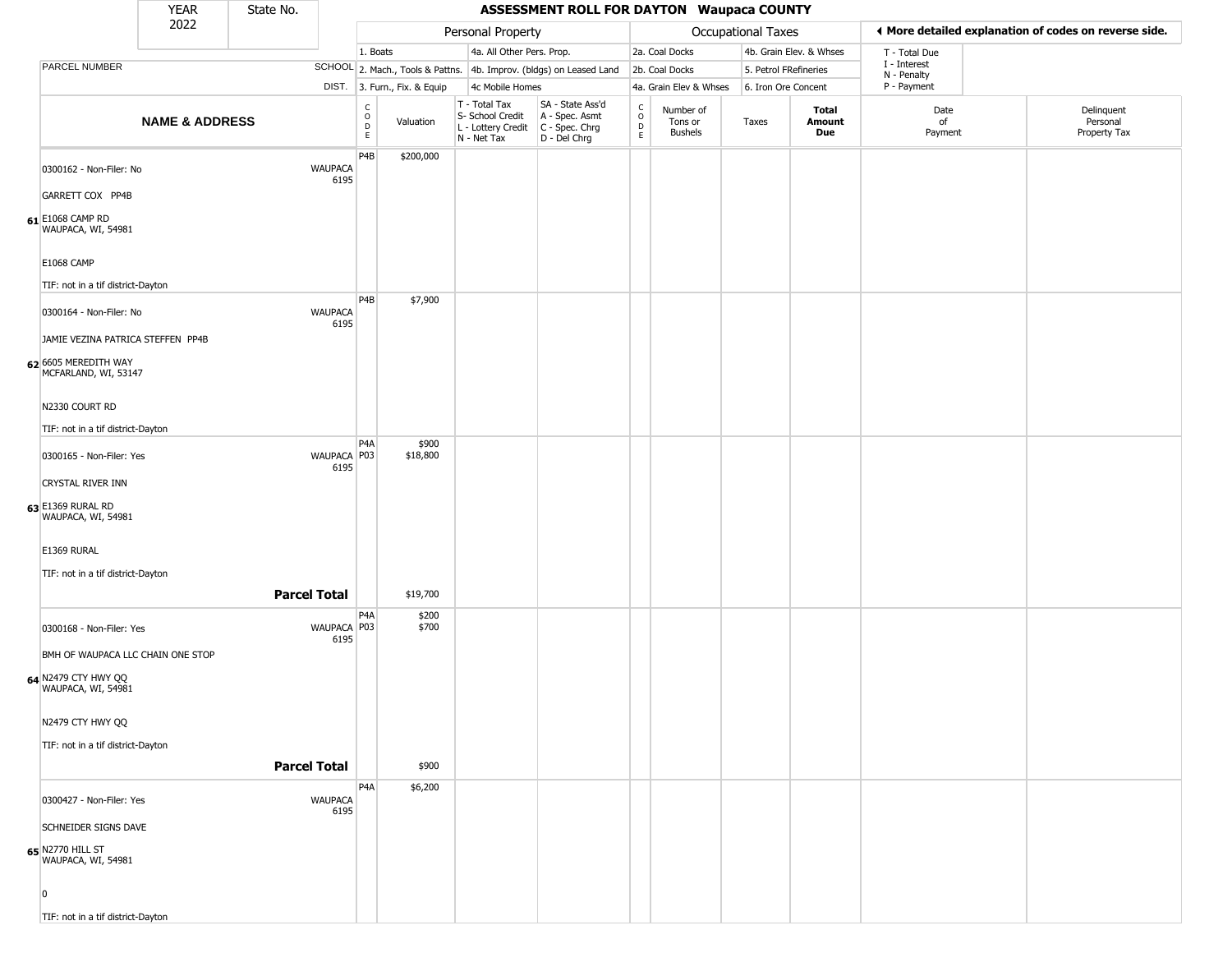|                                                                               | <b>YEAR</b>               | State No. |                        |                                                | <b>ASSESSMENT ROLL FOR DAYTON Waupaca COUNTY</b> |                                                                                         |                                                                     |                                                          |                                        |                    |                         |                             |                                                       |
|-------------------------------------------------------------------------------|---------------------------|-----------|------------------------|------------------------------------------------|--------------------------------------------------|-----------------------------------------------------------------------------------------|---------------------------------------------------------------------|----------------------------------------------------------|----------------------------------------|--------------------|-------------------------|-----------------------------|-------------------------------------------------------|
|                                                                               | 2022                      |           |                        |                                                |                                                  | Personal Property                                                                       |                                                                     |                                                          |                                        | Occupational Taxes |                         |                             | ◀ More detailed explanation of codes on reverse side. |
|                                                                               |                           |           |                        | 1. Boats                                       |                                                  | 4a. All Other Pers. Prop.                                                               |                                                                     |                                                          | 2a. Coal Docks                         |                    | 4b. Grain Elev. & Whses | T - Total Due               |                                                       |
| PARCEL NUMBER                                                                 |                           |           |                        |                                                |                                                  |                                                                                         | SCHOOL 2. Mach., Tools & Pattns. 4b. Improv. (bldgs) on Leased Land |                                                          | 2b. Coal Docks                         |                    | 5. Petrol FRefineries   | I - Interest<br>N - Penalty |                                                       |
|                                                                               |                           |           |                        |                                                | DIST. 3. Furn., Fix. & Equip                     | 4c Mobile Homes                                                                         |                                                                     |                                                          | 4a. Grain Elev & Whses                 |                    | 6. Iron Ore Concent     | P - Payment                 |                                                       |
|                                                                               | <b>NAME &amp; ADDRESS</b> |           |                        | $\begin{matrix} C \\ O \\ D \end{matrix}$<br>E | Valuation                                        | T - Total Tax<br>S- School Credit<br>L - Lottery Credit   C - Spec. Chrg<br>N - Net Tax | SA - State Ass'd<br>A - Spec. Asmt<br>D - Del Chrg                  | $\mathsf{C}$<br>$\mathsf O$<br>$\mathsf{D}_{\mathsf{E}}$ | Number of<br>Tons or<br><b>Bushels</b> | Taxes              | Total<br>Amount<br>Due  | Date<br>of<br>Payment       | Delinquent<br>Personal<br>Property Tax                |
| 0300428 - Non-Filer: No<br><b>CAREW CONCRETE &amp; SUPPLY</b>                 |                           |           | WAUPACA e              | Stat<br>6195 Ass<br>ess<br>ed                  | \$0                                              |                                                                                         |                                                                     |                                                          |                                        |                    |                         |                             |                                                       |
| 66 1811 W EDGEWOOD DR<br>APPLETON, WI, 54915                                  |                           |           |                        |                                                |                                                  |                                                                                         |                                                                     |                                                          |                                        |                    |                         |                             |                                                       |
| E1846 CRYSTAL LAKE RD<br>TIF: not in a tif district-Dayton                    |                           |           |                        |                                                |                                                  |                                                                                         |                                                                     |                                                          |                                        |                    |                         |                             |                                                       |
| 0300429 - Non-Filer: No                                                       |                           |           | WAUPACA e              | Stat<br>6195 Ass                               | \$0                                              |                                                                                         |                                                                     |                                                          |                                        |                    |                         |                             |                                                       |
| TIMM CONSTRUCTION & ENGINEERING<br>67 N2270 STATE RD 22<br>WAUPACA, WI, 54981 |                           |           |                        | ess<br>ed                                      |                                                  |                                                                                         |                                                                     |                                                          |                                        |                    |                         |                             |                                                       |
| N2270 STATE RD 22                                                             |                           |           |                        |                                                |                                                  |                                                                                         |                                                                     |                                                          |                                        |                    |                         |                             |                                                       |
| TIF: not in a tif district-Dayton                                             |                           |           |                        |                                                |                                                  |                                                                                         |                                                                     |                                                          |                                        |                    |                         |                             |                                                       |
| 0300432 - Non-Filer: Yes                                                      |                           |           | <b>WAUPACA</b><br>6195 | P4A                                            | \$200                                            |                                                                                         |                                                                     |                                                          |                                        |                    |                         |                             |                                                       |
| <b>JOSEPH PANKRATZ</b><br>68 303 E COLLEGE AVE<br>APPLETON, WI, 54911         |                           |           |                        |                                                |                                                  |                                                                                         |                                                                     |                                                          |                                        |                    |                         |                             |                                                       |
| N2496 CTY HWY QQ                                                              |                           |           |                        |                                                |                                                  |                                                                                         |                                                                     |                                                          |                                        |                    |                         |                             |                                                       |
| TIF: not in a tif district-Dayton                                             |                           |           |                        | P <sub>4</sub> A                               |                                                  |                                                                                         |                                                                     |                                                          |                                        |                    |                         |                             |                                                       |
| 0300433 - Non-Filer: No                                                       |                           |           | <b>WAUPACA</b><br>6195 |                                                | \$500                                            |                                                                                         |                                                                     |                                                          |                                        |                    |                         |                             |                                                       |
| <b>CHARLES POSNASKI</b><br>69 N2360 S TAMMY TRIAL                             |                           |           |                        |                                                |                                                  |                                                                                         |                                                                     |                                                          |                                        |                    |                         |                             |                                                       |
| WAUPACA, WI, 54981<br>N2360 S TAMMY TRIAL                                     |                           |           |                        |                                                |                                                  |                                                                                         |                                                                     |                                                          |                                        |                    |                         |                             |                                                       |
|                                                                               |                           |           |                        |                                                |                                                  |                                                                                         |                                                                     |                                                          |                                        |                    |                         |                             |                                                       |
| TIF: not in a tif district-Dayton                                             |                           |           |                        | P03                                            | \$7,000                                          |                                                                                         |                                                                     |                                                          |                                        |                    |                         |                             |                                                       |
| 0300437 - Non-Filer: No                                                       |                           |           | <b>WAUPACA</b><br>6195 |                                                |                                                  |                                                                                         |                                                                     |                                                          |                                        |                    |                         |                             |                                                       |
| DISH NETWORK, LLC                                                             |                           |           |                        |                                                |                                                  |                                                                                         |                                                                     |                                                          |                                        |                    |                         |                             |                                                       |
| 70 PO BOX 6623<br>ENGLEWOOD, CO, 80155                                        |                           |           |                        |                                                |                                                  |                                                                                         |                                                                     |                                                          |                                        |                    |                         |                             |                                                       |
| <b>VARIOUS</b>                                                                |                           |           |                        |                                                |                                                  |                                                                                         |                                                                     |                                                          |                                        |                    |                         |                             |                                                       |
| TIF: not in a tif district-Dayton                                             |                           |           |                        |                                                |                                                  |                                                                                         |                                                                     |                                                          |                                        |                    |                         |                             |                                                       |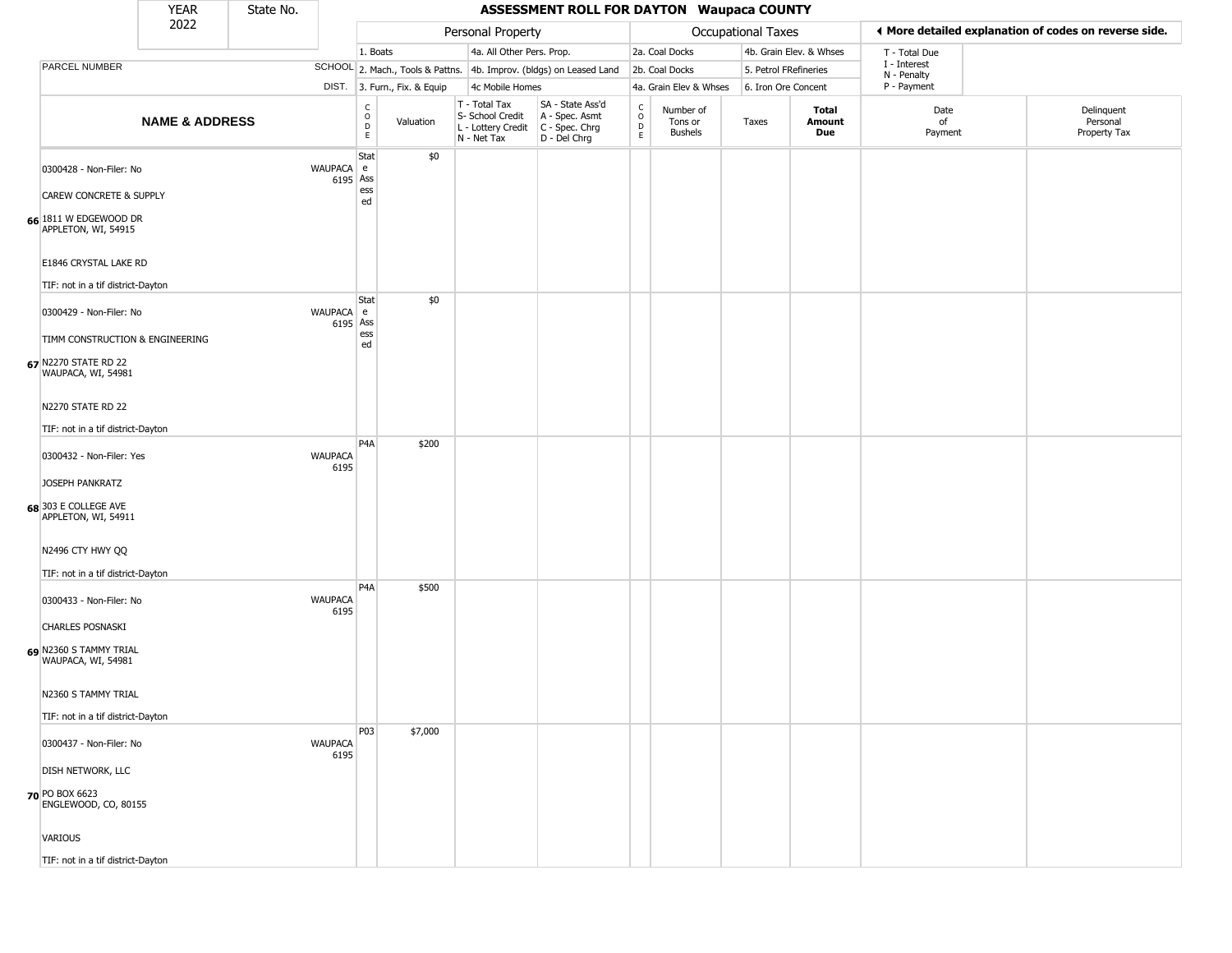|                                              | <b>YEAR</b>               | State No. |                        | <b>ASSESSMENT ROLL FOR DAYTON Waupaca COUNTY</b> |                              |                                                                                         |                                                                     |                                              |                                        |                    |                         |                             |                                                       |  |
|----------------------------------------------|---------------------------|-----------|------------------------|--------------------------------------------------|------------------------------|-----------------------------------------------------------------------------------------|---------------------------------------------------------------------|----------------------------------------------|----------------------------------------|--------------------|-------------------------|-----------------------------|-------------------------------------------------------|--|
|                                              | 2022                      |           |                        |                                                  |                              | Personal Property                                                                       |                                                                     |                                              |                                        | Occupational Taxes |                         |                             | ◀ More detailed explanation of codes on reverse side. |  |
|                                              |                           |           |                        | 1. Boats                                         |                              | 4a. All Other Pers. Prop.                                                               |                                                                     |                                              | 2a. Coal Docks                         |                    | 4b. Grain Elev. & Whses | T - Total Due               |                                                       |  |
| PARCEL NUMBER                                |                           |           |                        |                                                  |                              |                                                                                         | SCHOOL 2. Mach., Tools & Pattns. 4b. Improv. (bldgs) on Leased Land |                                              | 2b. Coal Docks                         |                    | 5. Petrol FRefineries   | I - Interest<br>N - Penalty |                                                       |  |
|                                              |                           |           |                        |                                                  | DIST. 3. Furn., Fix. & Equip | 4c Mobile Homes                                                                         |                                                                     |                                              | 4a. Grain Elev & Whses                 |                    | 6. Iron Ore Concent     | P - Payment                 |                                                       |  |
|                                              | <b>NAME &amp; ADDRESS</b> |           |                        | $\begin{array}{c} C \\ O \\ D \\ E \end{array}$  | Valuation                    | T - Total Tax<br>S- School Credit<br>L - Lottery Credit   C - Spec. Chrg<br>N - Net Tax | SA - State Ass'd<br>A - Spec. Asmt<br>$D - Del Chrg$                | $\begin{array}{c}\nC \\ O \\ D\n\end{array}$ | Number of<br>Tons or<br><b>Bushels</b> | Taxes              | Total<br>Amount<br>Due  | Date<br>of<br>Payment       | Delinquent<br>Personal<br>Property Tax                |  |
| 0300439 - Non-Filer: No                      |                           |           | <b>WAUPACA</b><br>6195 | P <sub>4</sub> B                                 | \$4,300                      |                                                                                         |                                                                     |                                              |                                        |                    |                         |                             |                                                       |  |
| JEFFREY & JERRY OLSON PP4B                   |                           |           |                        |                                                  |                              |                                                                                         |                                                                     |                                              |                                        |                    |                         |                             |                                                       |  |
| 71 1002 10TH ST<br>WAUPACA, WI, 54981        |                           |           |                        |                                                  |                              |                                                                                         |                                                                     |                                              |                                        |                    |                         |                             |                                                       |  |
| N2466 CTY HWY K                              |                           |           |                        |                                                  |                              |                                                                                         |                                                                     |                                              |                                        |                    |                         |                             |                                                       |  |
| TIF: not in a tif district-Dayton            |                           |           |                        |                                                  |                              |                                                                                         |                                                                     |                                              |                                        |                    |                         |                             |                                                       |  |
| 0300440 - Non-Filer: No                      |                           |           | <b>WAUPACA</b><br>6195 | P <sub>4</sub> B                                 | \$66,900                     |                                                                                         |                                                                     |                                              |                                        |                    |                         |                             |                                                       |  |
| OLSON, SCOTT G ET AL GREG & JANET OLSON PP4B |                           |           |                        |                                                  |                              |                                                                                         |                                                                     |                                              |                                        |                    |                         |                             |                                                       |  |
| 72 PO BOX 308<br>KING, WI, 54946             |                           |           |                        |                                                  |                              |                                                                                         |                                                                     |                                              |                                        |                    |                         |                             |                                                       |  |
| E2104 TWIN LAKE RD                           |                           |           |                        |                                                  |                              |                                                                                         |                                                                     |                                              |                                        |                    |                         |                             |                                                       |  |
| TIF: not in a tif district-Dayton            |                           |           |                        | P03                                              | \$200                        |                                                                                         |                                                                     |                                              |                                        |                    |                         |                             |                                                       |  |
| 0300442 - Non-Filer: Yes                     |                           |           | WAUPACA P4A<br>6195    |                                                  | \$200                        |                                                                                         |                                                                     |                                              |                                        |                    |                         |                             |                                                       |  |
| HWY 22 AUTO & TRUCK REPAIR JAMES HESCHKE     |                           |           |                        |                                                  |                              |                                                                                         |                                                                     |                                              |                                        |                    |                         |                             |                                                       |  |
| 73 N2335 HWY 22<br>WAUPACA, WI, 54981        |                           |           |                        |                                                  |                              |                                                                                         |                                                                     |                                              |                                        |                    |                         |                             |                                                       |  |
| N2335 HWY 22                                 |                           |           |                        |                                                  |                              |                                                                                         |                                                                     |                                              |                                        |                    |                         |                             |                                                       |  |
| TIF: not in a tif district-Dayton            |                           |           |                        |                                                  |                              |                                                                                         |                                                                     |                                              |                                        |                    |                         |                             |                                                       |  |
|                                              |                           |           | <b>Parcel Total</b>    |                                                  | \$400                        |                                                                                         |                                                                     |                                              |                                        |                    |                         |                             |                                                       |  |
| 0300443 - Non-Filer: No                      |                           |           | <b>WAUPACA</b><br>6195 | P4A                                              | \$300                        |                                                                                         |                                                                     |                                              |                                        |                    |                         |                             |                                                       |  |
| AMERIGAS PROPANE, LP                         |                           |           |                        |                                                  |                              |                                                                                         |                                                                     |                                              |                                        |                    |                         |                             |                                                       |  |
| 74 PO BOX 1240<br>MANCHESTER, NH, 03105      |                           |           |                        |                                                  |                              |                                                                                         |                                                                     |                                              |                                        |                    |                         |                             |                                                       |  |
| <b>VARIOUS</b>                               |                           |           |                        |                                                  |                              |                                                                                         |                                                                     |                                              |                                        |                    |                         |                             |                                                       |  |
| TIF: not in a tif district-Dayton            |                           |           |                        |                                                  |                              |                                                                                         |                                                                     |                                              |                                        |                    |                         |                             |                                                       |  |
| 0300444 - Non-Filer: Yes                     |                           |           | <b>WAUPACA</b><br>6195 | P03                                              | \$1,500                      |                                                                                         |                                                                     |                                              |                                        |                    |                         |                             |                                                       |  |
| SILVERMIST ENTERPRISES                       |                           |           |                        |                                                  |                              |                                                                                         |                                                                     |                                              |                                        |                    |                         |                             |                                                       |  |
| 75 N2270 HWY 22<br>WAUPACA, WI, 54981        |                           |           |                        |                                                  |                              |                                                                                         |                                                                     |                                              |                                        |                    |                         |                             |                                                       |  |
| N2270 HWY 22                                 |                           |           |                        |                                                  |                              |                                                                                         |                                                                     |                                              |                                        |                    |                         |                             |                                                       |  |
| TIF: not in a tif district-Dayton            |                           |           |                        |                                                  |                              |                                                                                         |                                                                     |                                              |                                        |                    |                         |                             |                                                       |  |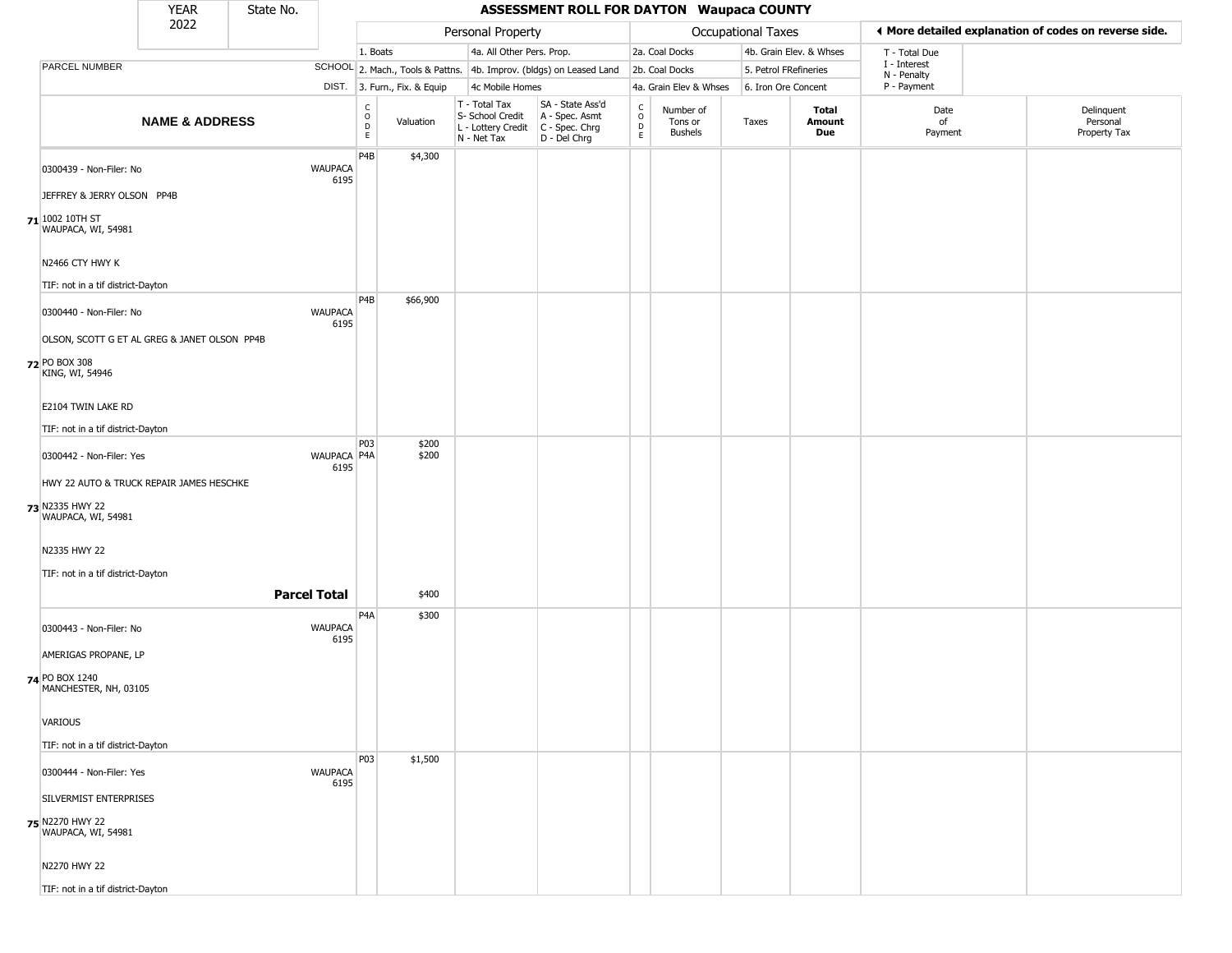|                                                 | <b>YEAR</b>               | State No. |                        |                                                 | <b>ASSESSMENT ROLL FOR DAYTON Waupaca COUNTY</b> |                                                  |                                                                                           |                                             |                                        |                           |                         |                             |                                                       |
|-------------------------------------------------|---------------------------|-----------|------------------------|-------------------------------------------------|--------------------------------------------------|--------------------------------------------------|-------------------------------------------------------------------------------------------|---------------------------------------------|----------------------------------------|---------------------------|-------------------------|-----------------------------|-------------------------------------------------------|
|                                                 | 2022                      |           |                        |                                                 |                                                  | Personal Property                                |                                                                                           |                                             |                                        | <b>Occupational Taxes</b> |                         |                             | ♦ More detailed explanation of codes on reverse side. |
|                                                 |                           |           |                        | 1. Boats                                        |                                                  | 4a. All Other Pers. Prop.                        |                                                                                           |                                             | 2a. Coal Docks                         |                           | 4b. Grain Elev. & Whses | T - Total Due               |                                                       |
| PARCEL NUMBER                                   |                           |           |                        |                                                 | SCHOOL 2. Mach., Tools & Pattns.                 |                                                  | 4b. Improv. (bldgs) on Leased Land                                                        |                                             | 2b. Coal Docks                         | 5. Petrol FRefineries     |                         | I - Interest<br>N - Penalty |                                                       |
|                                                 |                           |           |                        |                                                 | DIST. 3. Furn., Fix. & Equip                     | 4c Mobile Homes                                  |                                                                                           |                                             | 4a. Grain Elev & Whses                 | 6. Iron Ore Concent       |                         | P - Payment                 |                                                       |
|                                                 | <b>NAME &amp; ADDRESS</b> |           |                        | $\begin{array}{c} C \\ O \\ D \\ E \end{array}$ | Valuation                                        | T - Total Tax<br>S- School Credit<br>N - Net Tax | SA - State Ass'd<br>A - Spec. Asmt<br>L - Lottery Credit   C - Spec. Chrg<br>D - Del Chrg | $\int_{0}^{c}$<br>$\mathsf{D}_{\mathsf{E}}$ | Number of<br>Tons or<br><b>Bushels</b> | Taxes                     | Total<br>Amount<br>Due  | Date<br>of<br>Payment       | Delinquent<br>Personal<br>Property Tax                |
| 0300447 - Non-Filer: Yes                        |                           |           | <b>WAUPACA</b><br>6195 | P03                                             | \$1,400                                          |                                                  |                                                                                           |                                             |                                        |                           |                         |                             |                                                       |
| <b>GRAYHAWK LEASING, LLC</b>                    |                           |           |                        |                                                 |                                                  |                                                  |                                                                                           |                                             |                                        |                           |                         |                             |                                                       |
| 76 1412 MAIN ST SUITE 1500<br>DALLAS, TX, 75202 |                           |           |                        |                                                 |                                                  |                                                  |                                                                                           |                                             |                                        |                           |                         |                             |                                                       |
| N2479 CTY HWY QQ                                |                           |           |                        |                                                 |                                                  |                                                  |                                                                                           |                                             |                                        |                           |                         |                             |                                                       |
| TIF: not in a tif district-Dayton               |                           |           |                        |                                                 |                                                  |                                                  |                                                                                           |                                             |                                        |                           |                         |                             |                                                       |
| 0300452 - Non-Filer: No                         |                           |           | WAUPACA P03<br>6195    | P <sub>4</sub> A                                | \$100<br>\$9,500                                 |                                                  |                                                                                           |                                             |                                        |                           |                         |                             |                                                       |
| STAT INFORMATICS, LLC                           |                           |           |                        |                                                 |                                                  |                                                  |                                                                                           |                                             |                                        |                           |                         |                             |                                                       |
| 77 N2273 BUTTERNUT RD<br>WAUPACA, WI, 54981     |                           |           |                        |                                                 |                                                  |                                                  |                                                                                           |                                             |                                        |                           |                         |                             |                                                       |
| N2273 BUTTERNUT RD                              |                           |           |                        |                                                 |                                                  |                                                  |                                                                                           |                                             |                                        |                           |                         |                             |                                                       |
| TIF: not in a tif district-Dayton               |                           |           |                        |                                                 |                                                  |                                                  |                                                                                           |                                             |                                        |                           |                         |                             |                                                       |
|                                                 |                           |           | <b>Parcel Total</b>    |                                                 | \$9,600                                          |                                                  |                                                                                           |                                             |                                        |                           |                         |                             |                                                       |
|                                                 |                           |           |                        | P03                                             | \$100                                            |                                                  |                                                                                           |                                             |                                        |                           |                         |                             |                                                       |
| 0300458 - Non-Filer: No                         |                           |           | <b>WAUPACA</b><br>6195 |                                                 |                                                  |                                                  |                                                                                           |                                             |                                        |                           |                         |                             |                                                       |
| ADT, LLC                                        |                           |           |                        |                                                 |                                                  |                                                  |                                                                                           |                                             |                                        |                           |                         |                             |                                                       |
| 78 PO BOX 54767<br>LEXINGTON, KY, 40555         |                           |           |                        |                                                 |                                                  |                                                  |                                                                                           |                                             |                                        |                           |                         |                             |                                                       |
| VARIOUS                                         |                           |           |                        |                                                 |                                                  |                                                  |                                                                                           |                                             |                                        |                           |                         |                             |                                                       |
| TIF: not in a tif district-Dayton               |                           |           |                        | P03                                             | \$300                                            |                                                  |                                                                                           |                                             |                                        |                           |                         |                             |                                                       |
| 0300460 - Non-Filer: No                         |                           |           | <b>WAUPACA</b><br>6195 |                                                 |                                                  |                                                  |                                                                                           |                                             |                                        |                           |                         |                             |                                                       |
| THE AMERICAN BOTTLING COMPANY                   |                           |           |                        |                                                 |                                                  |                                                  |                                                                                           |                                             |                                        |                           |                         |                             |                                                       |
| 79 PO BOX 1925<br>FRISCO, TX, 75034             |                           |           |                        |                                                 |                                                  |                                                  |                                                                                           |                                             |                                        |                           |                         |                             |                                                       |
| VARIOUS                                         |                           |           |                        |                                                 |                                                  |                                                  |                                                                                           |                                             |                                        |                           |                         |                             |                                                       |
| TIF: not in a tif district-Dayton               |                           |           |                        |                                                 |                                                  |                                                  |                                                                                           |                                             |                                        |                           |                         |                             |                                                       |
| 0300464 - Non-Filer: No                         |                           |           | <b>WAUPACA</b><br>6195 | P <sub>4</sub> B                                | \$19,000                                         |                                                  |                                                                                           |                                             |                                        |                           |                         |                             |                                                       |
| REGINA M KENNEDY PP4B                           |                           |           |                        |                                                 |                                                  |                                                  |                                                                                           |                                             |                                        |                           |                         |                             |                                                       |
| 80 N1469 SPEER RD<br>WAUPACA, WI, 54981         |                           |           |                        |                                                 |                                                  |                                                  |                                                                                           |                                             |                                        |                           |                         |                             |                                                       |
| N1404 SPEER RD                                  |                           |           |                        |                                                 |                                                  |                                                  |                                                                                           |                                             |                                        |                           |                         |                             |                                                       |
| TIF: not in a tif district-Dayton               |                           |           |                        |                                                 |                                                  |                                                  |                                                                                           |                                             |                                        |                           |                         |                             |                                                       |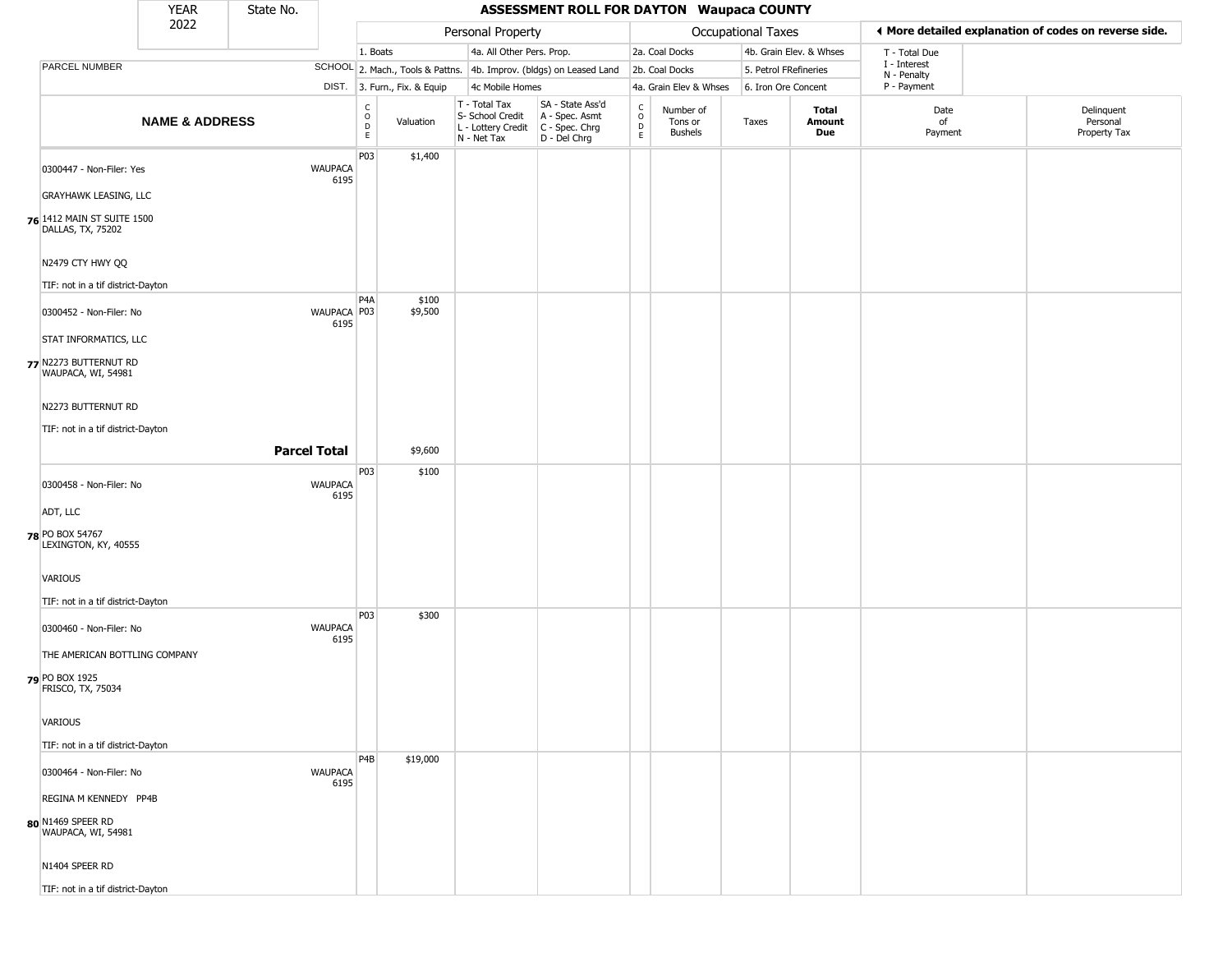|                                                                                | <b>YEAR</b>               | State No. |                        | <b>ASSESSMENT ROLL FOR DAYTON Waupaca COUNTY</b>         |                              |                                                                        |                                                                      |                                        |                                        |                       |                         |                             |  |                                                       |
|--------------------------------------------------------------------------------|---------------------------|-----------|------------------------|----------------------------------------------------------|------------------------------|------------------------------------------------------------------------|----------------------------------------------------------------------|----------------------------------------|----------------------------------------|-----------------------|-------------------------|-----------------------------|--|-------------------------------------------------------|
|                                                                                | 2022                      |           |                        |                                                          |                              | Personal Property                                                      |                                                                      |                                        |                                        | Occupational Taxes    |                         |                             |  | ♦ More detailed explanation of codes on reverse side. |
|                                                                                |                           |           |                        | 1. Boats                                                 |                              | 4a. All Other Pers. Prop.                                              |                                                                      |                                        | 2a. Coal Docks                         |                       | 4b. Grain Elev. & Whses | T - Total Due               |  |                                                       |
| PARCEL NUMBER                                                                  |                           |           |                        |                                                          |                              |                                                                        | SCHOOL 2. Mach., Tools & Pattns. 4b. Improv. (bldgs) on Leased Land  |                                        | 2b. Coal Docks                         | 5. Petrol FRefineries |                         | I - Interest<br>N - Penalty |  |                                                       |
|                                                                                |                           |           |                        |                                                          | DIST. 3. Furn., Fix. & Equip | 4c Mobile Homes                                                        |                                                                      |                                        | 4a. Grain Elev & Whses                 | 6. Iron Ore Concent   |                         | P - Payment                 |  |                                                       |
|                                                                                | <b>NAME &amp; ADDRESS</b> |           |                        | $\begin{matrix} 0 \\ 0 \\ D \end{matrix}$<br>$\mathsf E$ | Valuation                    | T - Total Tax<br>S- School Credit<br>L - Lottery Credit<br>N - Net Tax | SA - State Ass'd<br>A - Spec. Asmt<br>C - Spec. Chrg<br>D - Del Chrg | $_{\rm o}^{\rm c}$<br>D<br>$\mathsf E$ | Number of<br>Tons or<br><b>Bushels</b> | Taxes                 | Total<br>Amount<br>Due  | Date<br>of<br>Payment       |  | Delinquent<br>Personal<br>Property Tax                |
| 0300466 - Non-Filer: No                                                        |                           |           | <b>WAUPACA</b><br>6195 | P03                                                      | \$2,800                      |                                                                        |                                                                      |                                        |                                        |                       |                         |                             |  |                                                       |
| <b>FARMERS BROS CO</b>                                                         |                           |           |                        |                                                          |                              |                                                                        |                                                                      |                                        |                                        |                       |                         |                             |  |                                                       |
| 81 1912 FARMERS BROTHERS DR<br>NORTHLAKE, TX, 76262                            |                           |           |                        |                                                          |                              |                                                                        |                                                                      |                                        |                                        |                       |                         |                             |  |                                                       |
| N2479 CTY RD QQ<br>TIF: not in a tif district-Dayton                           |                           |           |                        |                                                          |                              |                                                                        |                                                                      |                                        |                                        |                       |                         |                             |  |                                                       |
| 0300468 - Non-Filer: Yes                                                       |                           |           | <b>WAUPACA</b>         | P03                                                      | \$300                        |                                                                        |                                                                      |                                        |                                        |                       |                         |                             |  |                                                       |
| SMUCKER FOODSERVICE, INC                                                       |                           |           | 6195                   |                                                          |                              |                                                                        |                                                                      |                                        |                                        |                       |                         |                             |  |                                                       |
| 82 PO BOX 3576<br>CHICAGO, IL, 60654                                           |                           |           |                        |                                                          |                              |                                                                        |                                                                      |                                        |                                        |                       |                         |                             |  |                                                       |
| E989 STRATTON LAKE RD                                                          |                           |           |                        |                                                          |                              |                                                                        |                                                                      |                                        |                                        |                       |                         |                             |  |                                                       |
| TIF: not in a tif district-Dayton                                              |                           |           |                        |                                                          |                              |                                                                        |                                                                      |                                        |                                        |                       |                         |                             |  |                                                       |
| 0300475 - Non-Filer: No                                                        |                           |           | <b>WAUPACA</b><br>6195 | P03                                                      | \$200                        |                                                                        |                                                                      |                                        |                                        |                       |                         |                             |  |                                                       |
| LOOK'N FINE CANINE KATHLEEN DUCHOW<br>83 E2290 CIRCLE DR<br>WAUPACA, WI, 54981 |                           |           |                        |                                                          |                              |                                                                        |                                                                      |                                        |                                        |                       |                         |                             |  |                                                       |
| E2290 CIRCLE DR                                                                |                           |           |                        |                                                          |                              |                                                                        |                                                                      |                                        |                                        |                       |                         |                             |  |                                                       |
| TIF: not in a tif district-Dayton                                              |                           |           |                        |                                                          |                              |                                                                        |                                                                      |                                        |                                        |                       |                         |                             |  |                                                       |
| 0300479 - Non-Filer: No                                                        |                           |           | <b>WAUPACA</b><br>6195 | P03                                                      | \$4,600                      |                                                                        |                                                                      |                                        |                                        |                       |                         |                             |  |                                                       |
| DIRECTV, LLC PROP TAX DEPT<br>84 PO BOX 2789                                   |                           |           |                        |                                                          |                              |                                                                        |                                                                      |                                        |                                        |                       |                         |                             |  |                                                       |
| ADDISON, TX, 75001                                                             |                           |           |                        |                                                          |                              |                                                                        |                                                                      |                                        |                                        |                       |                         |                             |  |                                                       |
| VARIOUS                                                                        |                           |           |                        |                                                          |                              |                                                                        |                                                                      |                                        |                                        |                       |                         |                             |  |                                                       |
| TIF: not in a tif district-Dayton                                              |                           |           |                        | P4A                                                      | \$34,700                     |                                                                        |                                                                      |                                        |                                        |                       |                         |                             |  |                                                       |
| 0300481 - Non-Filer: No                                                        |                           |           | <b>WAUPACA</b><br>6195 |                                                          |                              |                                                                        |                                                                      |                                        |                                        |                       |                         |                             |  |                                                       |
| <b>HARMONI TOWERS</b>                                                          |                           |           |                        |                                                          |                              |                                                                        |                                                                      |                                        |                                        |                       |                         |                             |  |                                                       |
| 85 PO BOX 460667, DEPT 100<br>HOUSTON, TN, 77056                               |                           |           |                        |                                                          |                              |                                                                        |                                                                      |                                        |                                        |                       |                         |                             |  |                                                       |
| N176 EAST RD-TOWER                                                             |                           |           |                        |                                                          |                              |                                                                        |                                                                      |                                        |                                        |                       |                         |                             |  |                                                       |
| TIF: not in a tif district-Dayton                                              |                           |           |                        |                                                          |                              |                                                                        |                                                                      |                                        |                                        |                       |                         |                             |  |                                                       |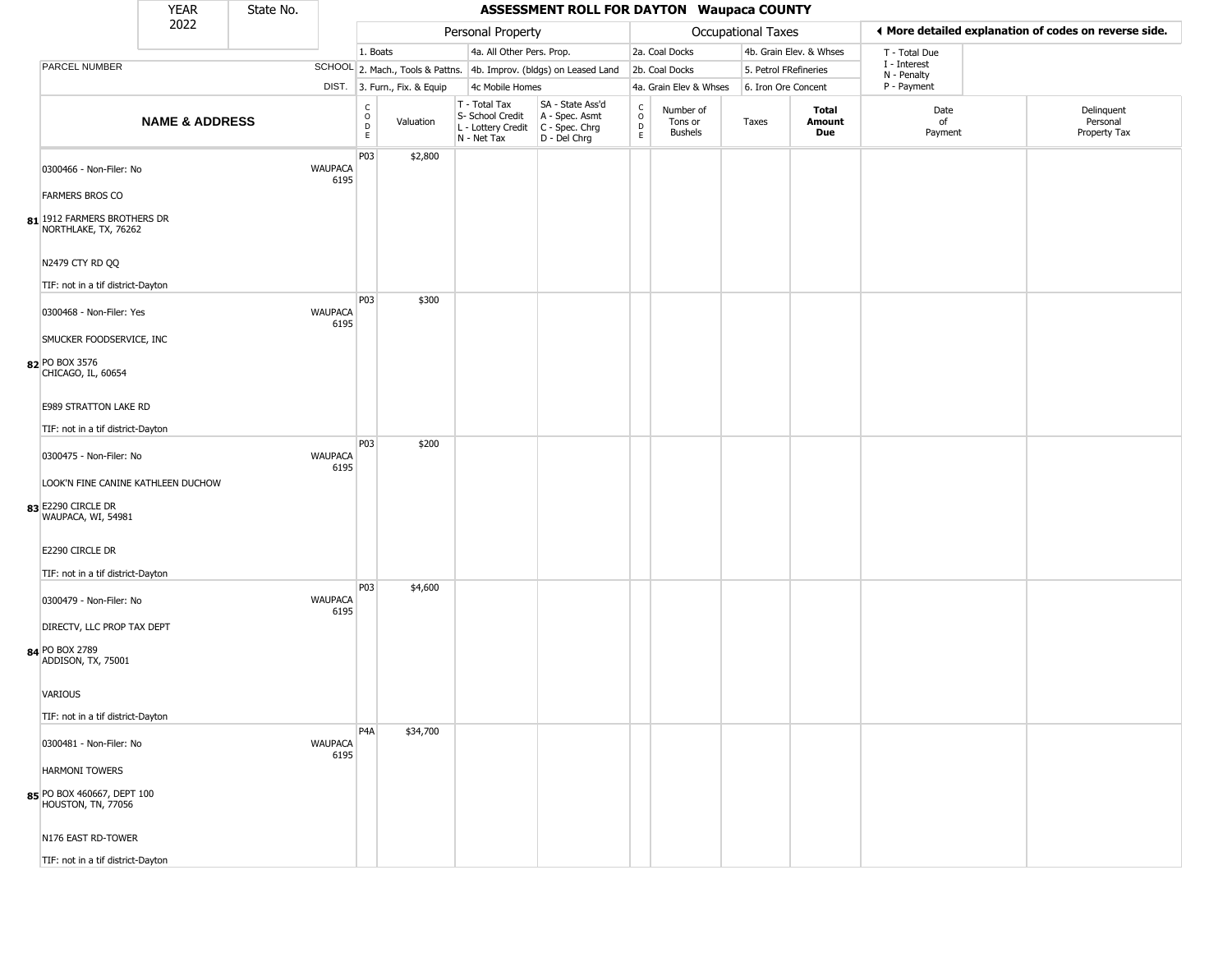|                                                                                        | <b>YEAR</b>               | State No.     |                        |                                    |                              |                                                                        | <b>ASSESSMENT ROLL FOR DAYTON Waupaca COUNTY</b>                     |                         |                                        |                           |                               |                             |                                                       |
|----------------------------------------------------------------------------------------|---------------------------|---------------|------------------------|------------------------------------|------------------------------|------------------------------------------------------------------------|----------------------------------------------------------------------|-------------------------|----------------------------------------|---------------------------|-------------------------------|-----------------------------|-------------------------------------------------------|
|                                                                                        | 2022                      |               |                        |                                    |                              | Personal Property                                                      |                                                                      |                         |                                        | <b>Occupational Taxes</b> |                               |                             | ♦ More detailed explanation of codes on reverse side. |
|                                                                                        |                           |               |                        | 1. Boats                           |                              | 4a. All Other Pers. Prop.                                              |                                                                      |                         | 2a. Coal Docks                         |                           | 4b. Grain Elev. & Whses       | T - Total Due               |                                                       |
| PARCEL NUMBER                                                                          |                           |               |                        |                                    |                              |                                                                        | SCHOOL 2. Mach., Tools & Pattns. 4b. Improv. (bldgs) on Leased Land  |                         | 2b. Coal Docks                         | 5. Petrol FRefineries     |                               | I - Interest<br>N - Penalty |                                                       |
|                                                                                        |                           |               |                        |                                    | DIST. 3. Furn., Fix. & Equip | 4c Mobile Homes                                                        |                                                                      |                         | 4a. Grain Elev & Whses                 | 6. Iron Ore Concent       |                               | P - Payment                 |                                                       |
|                                                                                        | <b>NAME &amp; ADDRESS</b> |               |                        | C<br>$\ddot{\mathbf{O}}$<br>D<br>E | Valuation                    | T - Total Tax<br>S- School Credit<br>L - Lottery Credit<br>N - Net Tax | SA - State Ass'd<br>A - Spec. Asmt<br>C - Spec. Chrg<br>D - Del Chrg | $\frac{c}{0}$<br>D<br>E | Number of<br>Tons or<br><b>Bushels</b> | Taxes                     | <b>Total</b><br>Amount<br>Due | Date<br>of<br>Payment       | Delinquent<br>Personal<br>Property Tax                |
| 0300482 - Non-Filer: Yes<br>TV6 HOLDINGS, LLC                                          |                           |               | <b>WAUPACA</b><br>6195 | P <sub>4</sub> A                   | \$46,800                     |                                                                        |                                                                      |                         |                                        |                           |                               |                             |                                                       |
| 86 8051 CONGRESS AVE, TAX DEPT<br>BOCA RATON, FL, 33487                                |                           |               |                        |                                    |                              |                                                                        |                                                                      |                         |                                        |                           |                               |                             |                                                       |
| N1027 E ROAD-TOWER<br>TIF: not in a tif district-Dayton                                |                           |               |                        |                                    |                              |                                                                        |                                                                      |                         |                                        |                           |                               |                             |                                                       |
| 0300483 - Non-Filer: Yes                                                               |                           |               | <b>WAUPACA</b><br>6195 | P <sub>4</sub> A                   | \$1,800                      |                                                                        |                                                                      |                         |                                        |                           |                               |                             |                                                       |
| FERRELLGAS, LP DBA FERRELLGAS/BLUE RHINO<br>87 ONE LIBERTY PLAZA<br>LIBERTY, MO, 64068 |                           |               |                        |                                    |                              |                                                                        |                                                                      |                         |                                        |                           |                               |                             |                                                       |
| <b>VARIOUS</b><br>TIF: not in a tif district-Dayton                                    |                           |               |                        |                                    |                              |                                                                        |                                                                      |                         |                                        |                           |                               |                             |                                                       |
| 0300485 - Non-Filer: No<br>WASTE MANAGEMENT OF WISCONSIN, INC C/O MARVIN POER &        |                           |               | <b>WAUPACA</b><br>6195 | P <sub>4</sub> A                   | \$1,900                      |                                                                        |                                                                      |                         |                                        |                           |                               |                             |                                                       |
| <b>COMPANY</b><br>88 PO BOX 802206<br>DALLAS, TX, 75380-2206                           |                           |               |                        |                                    |                              |                                                                        |                                                                      |                         |                                        |                           |                               |                             |                                                       |
| <b>VARIOUS</b>                                                                         |                           |               |                        |                                    |                              |                                                                        |                                                                      |                         |                                        |                           |                               |                             |                                                       |
| TIF: not in a tif district-Dayton                                                      |                           |               |                        |                                    |                              |                                                                        |                                                                      |                         |                                        |                           |                               |                             |                                                       |
| NO. OF PARCELS 88                                                                      |                           | <b>TOTALS</b> | ▶                      |                                    | 4,634,100.00                 |                                                                        |                                                                      |                         |                                        |                           |                               |                             |                                                       |